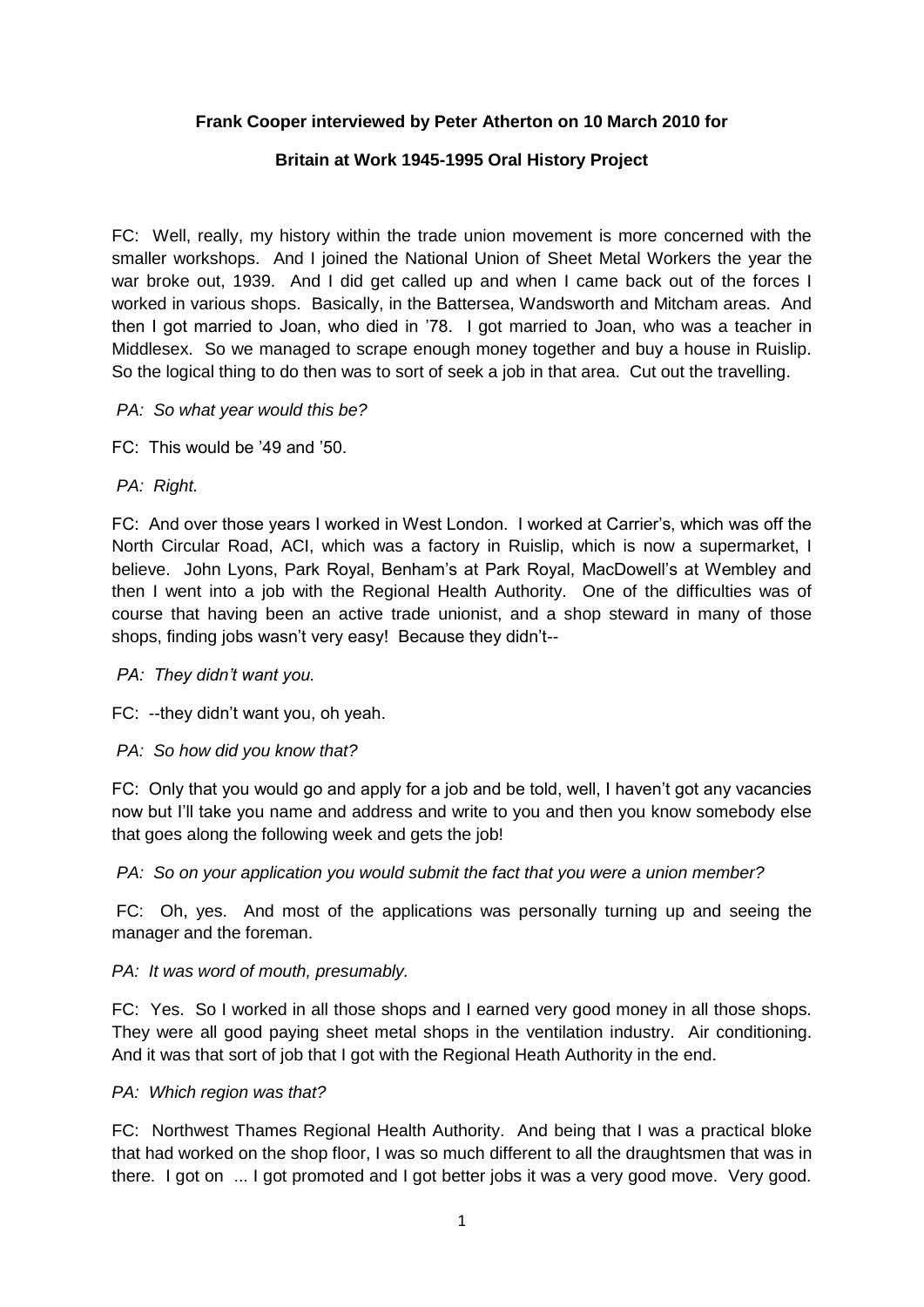So that was really my history of that movement. Of course, while I lived in Hillingdon, I was a local councillor. And I was chairman of the planning committee and I can well remember going to the meetings when Ferry Aviation at Hayes closed down. Ferry's had just shut down at Hayes and went to Yeovil. I think it was Yeovil.

*PA: Right. And when was that?*

FC: That would have been mid-'50s.

*PA: And they had shut down just to re-locate --*

FC: And at that time, the then member of parliament for Hayes, who was a bit of a renegade because he went to the SDP, but was a chap by the name of Sandleson, who was a very good friend of Slater Walker. You remember Slater Walker?

*PA: No.*

FC: Well, Slater Walkers were really people that bought factories and sold them and bought businesses and sold them. Anyway, we went to see this bloke Walker, and we managed to get, with a lot of effort from the borough council, a lot of industry back on that Fairey Aviation site. And I would probably hazard a guess, but I would suggest that with the office blocks and the two or three factories, and Marks and Spencer's have got a very large depot there, there's probably more people employed there now, although in different jobs than there was before.

*PA: Yeah. How did that come about then? Who put forward, and how many meetings did that take?*

FC: Oh, we instigated it on the borough council.

*PA: So as a council you instigated it?*

FC: Oh, yes. We tried to get involved before the final bits of Ferry Aviation closed down. To avoid ... Although EMI were nearby, and they was a big factory, the Fairey Aviation closure could have been quite serious.

## *PA: How many redundancies would that involve about?*

FC: Well, on Fairey Aviations, where they used to build and develop helicopters of course, there was probably about six or seven hundred jobs. And they were sheet metal workers, fitters, turners, and those sort of people. So I can remember those negotiations very well. And of course, one of the things you could never keep pace with, in those days, and in fact it took up a lot of the spare, was the perpetual growth of Heathrow Airport. Heathrow Airport went on growing, and I think as a result of Fairey's going, they finally packed up the whole caboose. Even their tool room and their design offices, which still stand in North High Road, when Fairey's finally went I think there were no unemployment consequences.

### *PA: Really?*

FC: But we were living in better times than we are now.

*PA: Yeah, yeah.*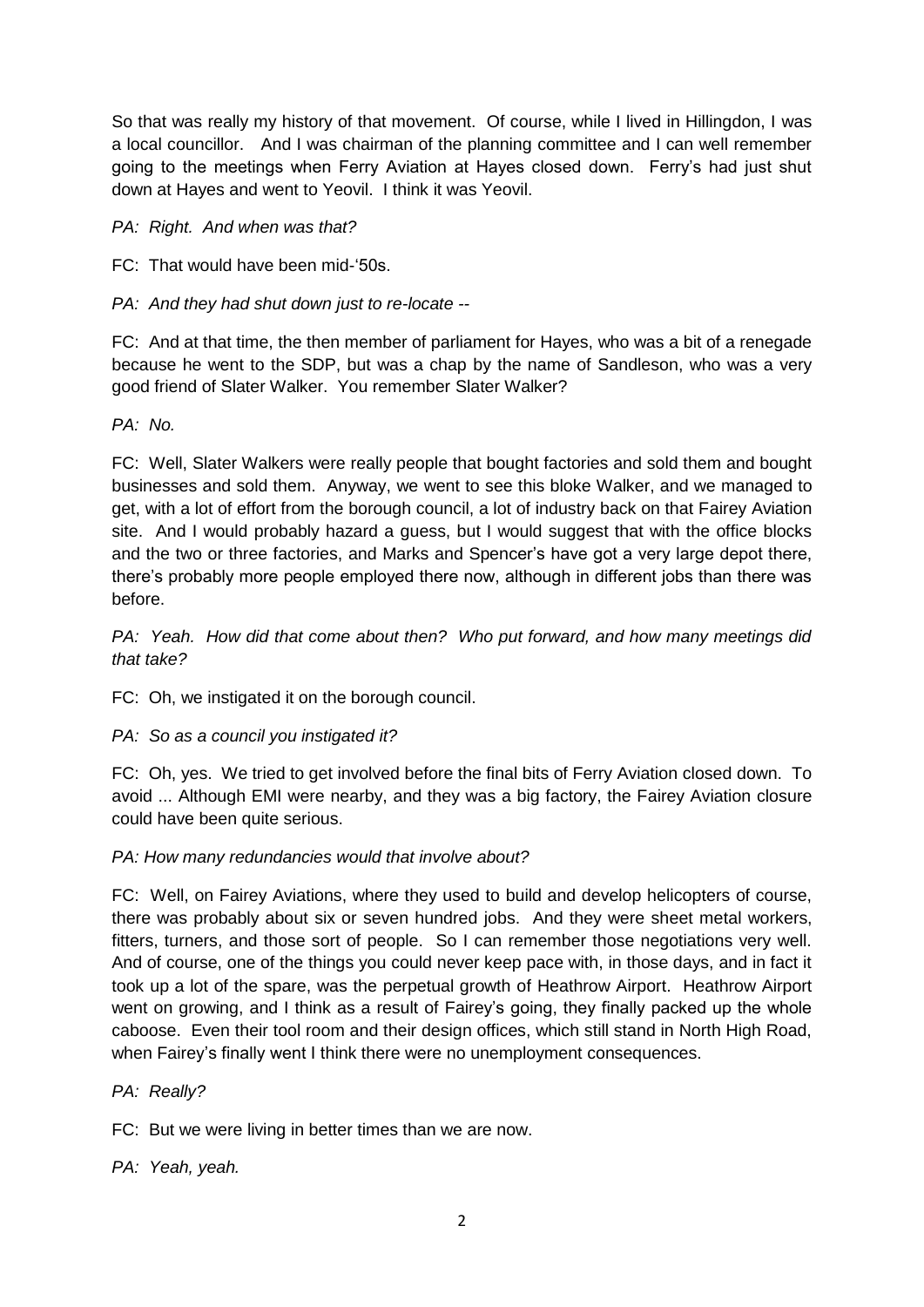FC: So that was my involvement. Of course ---

*PA: Can I ask you how long that procedure took? From the notification that Fairey's were moving --*

FC: I would say from the day that the planning officer and I as chairman decided to get the council's permission to make a direct approach to the new owners of the Fairey Aviation site, to in fact building work going on there to convert existing buildings for another use ... Probably took about fifteen to eighteen months.

### *PA: Right. And who financed it?*

FC: In the first place, Slater Walker. He didn't sell the site. He had put it up for sale, but he never sold the site. Instead he developed it and rented it out.

### *PA: Did he?*

FC: And he was lucky in as much that he got some very good people. Marks and Spencer's moved in there with a very large store, where they did their shop from, you know. And then there was Dickinson's, and engineering company that went in there, not with factory jobs, but they went in there with draughtsmen and design jobs and that sort of things. Dickinson's really sub-contracted all their engineering work out. But there was all those sort of jobs which I was deeply involved with, and at the same time, at the other end of the borough, on the Uxbridge trading estate, we had a very good trading estate which is owned by the borough council. But the demise of engineering jobs was going on then. There was Wright Engineering. There was a company there that used to produce stand-by generators, for electricity. We lost a lot of jobs on Uxbridge because they ... In some cases, they were taking government grants and moving out. So that was really my experience of West London. And then of course where I worked at ACI Ruislip, I think that's a Focus ... It's not a supermarket, it's a Focus now.

- *PA: And you were at ACI whilst you were a councillor?*
- FC: Oh, yes, while I was a councillor while I was at Carrier's, ACI, Lyons and MacDowell's.

## *PA: Right. So how long were you a councillor for then?*

FC: Altogether, with a period on the GLC, which was the later part ... I'd say about twentythree years. And I've still got children that live in Ruislip, so when I'm over there I usually grab hold of the local people and keep meself aboard. My other trips to Ruislip really are when I get notified by the town clerk, or chief executive, as he calls himself, that so-and-so has died, and you go to the crematorium!

### *PA: What moved you to get involved in local politics?*

- FC: Pardon?
- *PA: What moved you to get involved in local politics?*
- FC: I was always interested in politics.
- *PA: Right from a young lad?*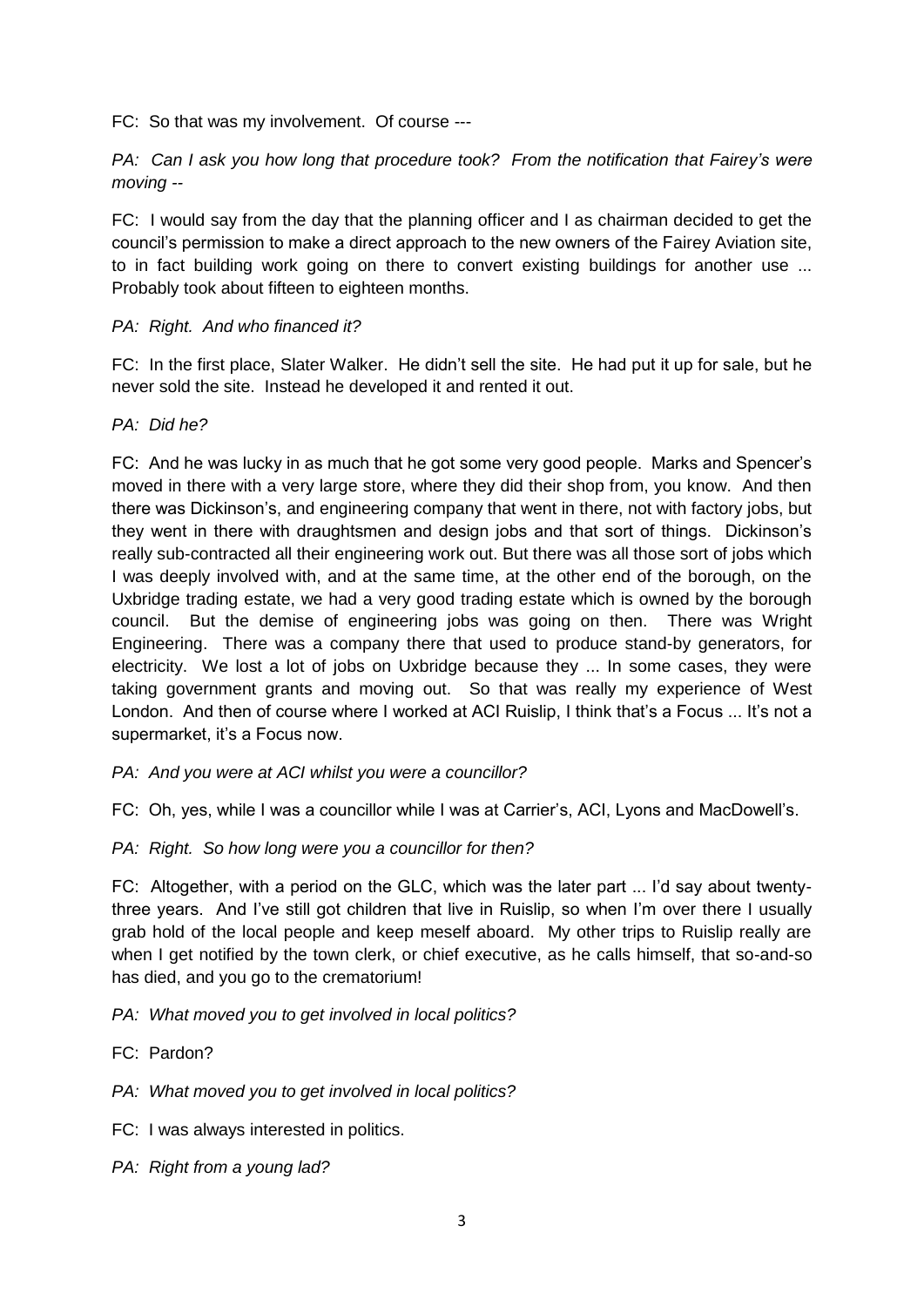FC: Oh, yes!

*PA: It's quite interesting, if I could --*

FC: I got a grant from Surrey County Council and my union and the TUC and I took Economics and Politics at Ruskin.

*PA: Oh did you?*

FC: Mm.

*PA: When did you do that, can I ask?*

- FC: That was 1950 and '51.
- *PA: Really? And how did you apply for the grants?*

FC: Well, you could apply in those days through the trade unions and if you got a place, which I managed ... I didn't get a place on me first application, but I did on the second. And then you fished around for a grant. And at that particular time, I was contemplating moving to Ruislip but I was living here in Bartlett. And I applied to Surrey County Council for a grant and got a grant. I managed to do it on the cheap. My wife was a teacher and she had a relative that ran a small pub in the town of Wheatley, which is just this side of Oxford, really. So I did what you did. I took me bike down to there and I didn't live in the campus, which would probably been a bit prohibitive financially, but I used to cycle from the college to Wheatley and serve behind the bar over night. I earned a few bob that way.

*PA: How much did you earn?*

FC: Eh?

*PA: How much did you earn? Can you remember?*

FC: Oh, I can't remember. I can't really remember what this relative paid me to work behind the bar. But my wife was at work as a teacher and I used to leave me bike around there and I used to catch the Thames Valley Bus ... Because the bus fares were cheaper than the train fares in those days! And used to come up Friday afternoon and go back early Monday morning.

### *PA: Did you?*

FC: Yes. So I took politics and I did better at economics in the end than I did at politics. But I never practised economics but I did practise politics! I spent those years between 1950 and '70, earning very good money. Those sheet metal shops that I told you. Wages were always fairly good in West and Northwest Middlesex. Basically, because I think with the growth of the airport, there were good job opportunities. You know, and if a bloke didn't pay the money, well you left him and went to work with somebody else.

### *PA: Because you could in those days.*

FC: Yeah. You could. Now whether those jobs exist at the moment, certainly none of those factories that I mentioned to you still exist. All of them have gone out of existence. They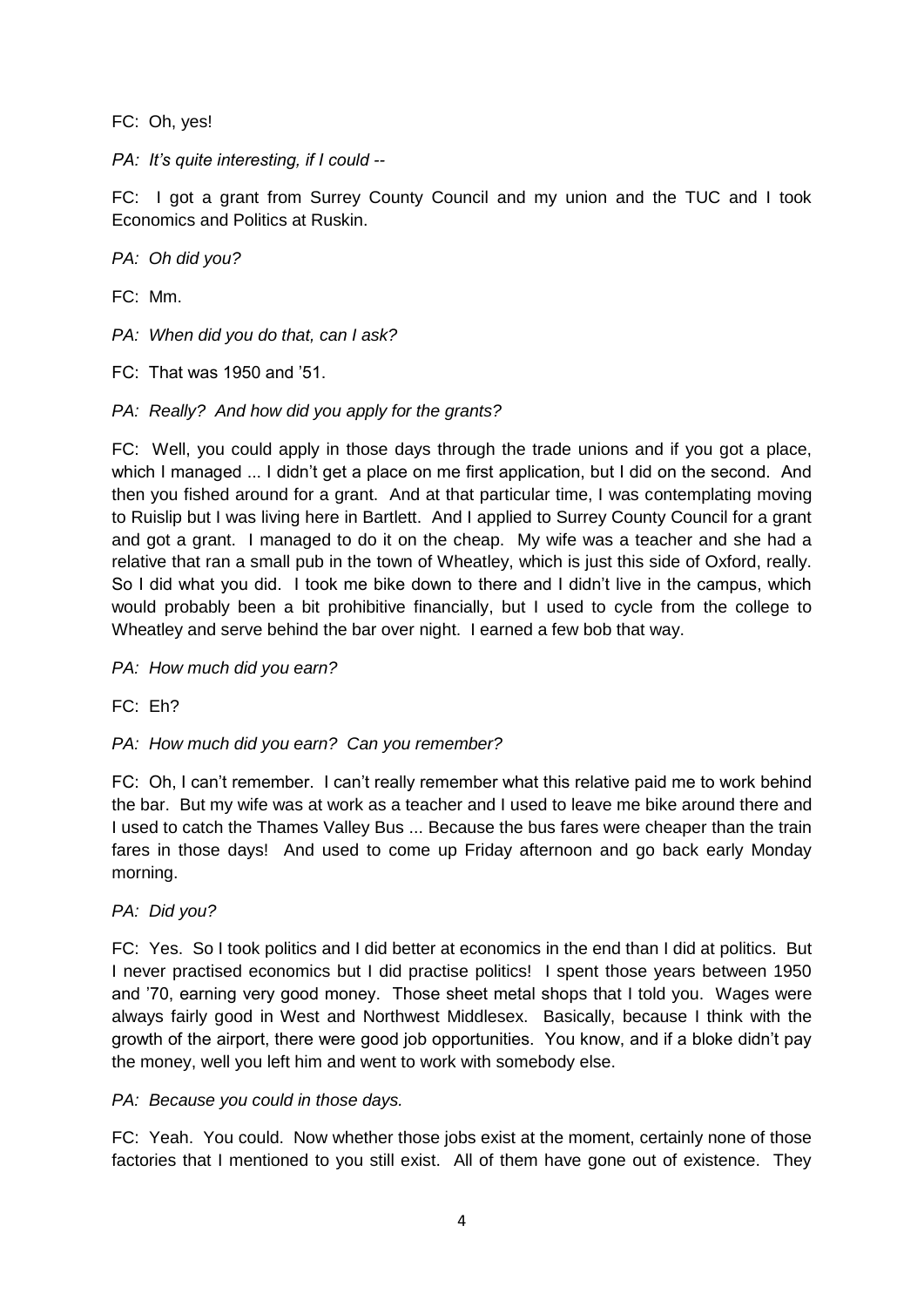vary ... They tend to have been ... Well, not Joe Lyons, but the others tend to have been bought up by somebody else and shut down.

*PA: Yes. It's common, isn't it. It's common. Can I ask you why in the beginning you chose to go into sheet metal work? Can you remember?*

FC: I think really, when I left school in '38 --

### *PA: How old were you then?*

FC: Fourteen. Clearly my father wanted me to go into some sort of a job. And I think he played darts with a man that worked at this sheet metal shop. At Shepherd's Bush. And I went to work there and he said oh, you'll learn sheet metal work and all that and of course I joined the union pretty early on.

### *PA: Why was that? Is your family a union family?*

FC: My father was a trade unionist.

### *PA: A strong link.*

FC: Most of the men in industry were in trade unions.

*PA: Right.*

FC: So I joined it. And then of course when the war broke out, this company that I worked for, British Acoustic Films they was called, were moved down to the west country. And I certainly didn't want to go down there. So I left them and I went to go to work for a company called Russell and Russell in Hammersmith. And I worked for them as a junior ... I went to night school at Wandsworth Technical College, partially at the expense of Russell and Russell's, took me City and Guilds there.

### *PA: In sheet metal work?*

FC: In sheet metal work. Application, yeah. So really, I got to meet friends there and it was an interesting trade.

*PA: What does it involve? I don't know what it involves, really. Could you go through --*

FC: Well, there are various many grades of sheet metal work. You can be in stainless steel vessels, which is really people that are building brewery vats and cooking utensils and stainless steel stuff. You can be in motor car panels, which is a big section. You can be in panel beating. You can be in the aircraft trade, which wasn't dissimilar to the motor trade. It was mainly panel work. You could be in sort of general sheet metal work. But the branch that I was interested in was the ventilation. Which made all the duct work and the air conditioning equipment, that I think carries most of our diseases now, though I try not to think about it! No, I just got into it and I joined the Sheet Metal Workers' Union and --

*PA: So you joined the union in '39?*

FC: Oh, yeah, when I was very young.

*PA: And was that a political belief? A belief in better rates and ...*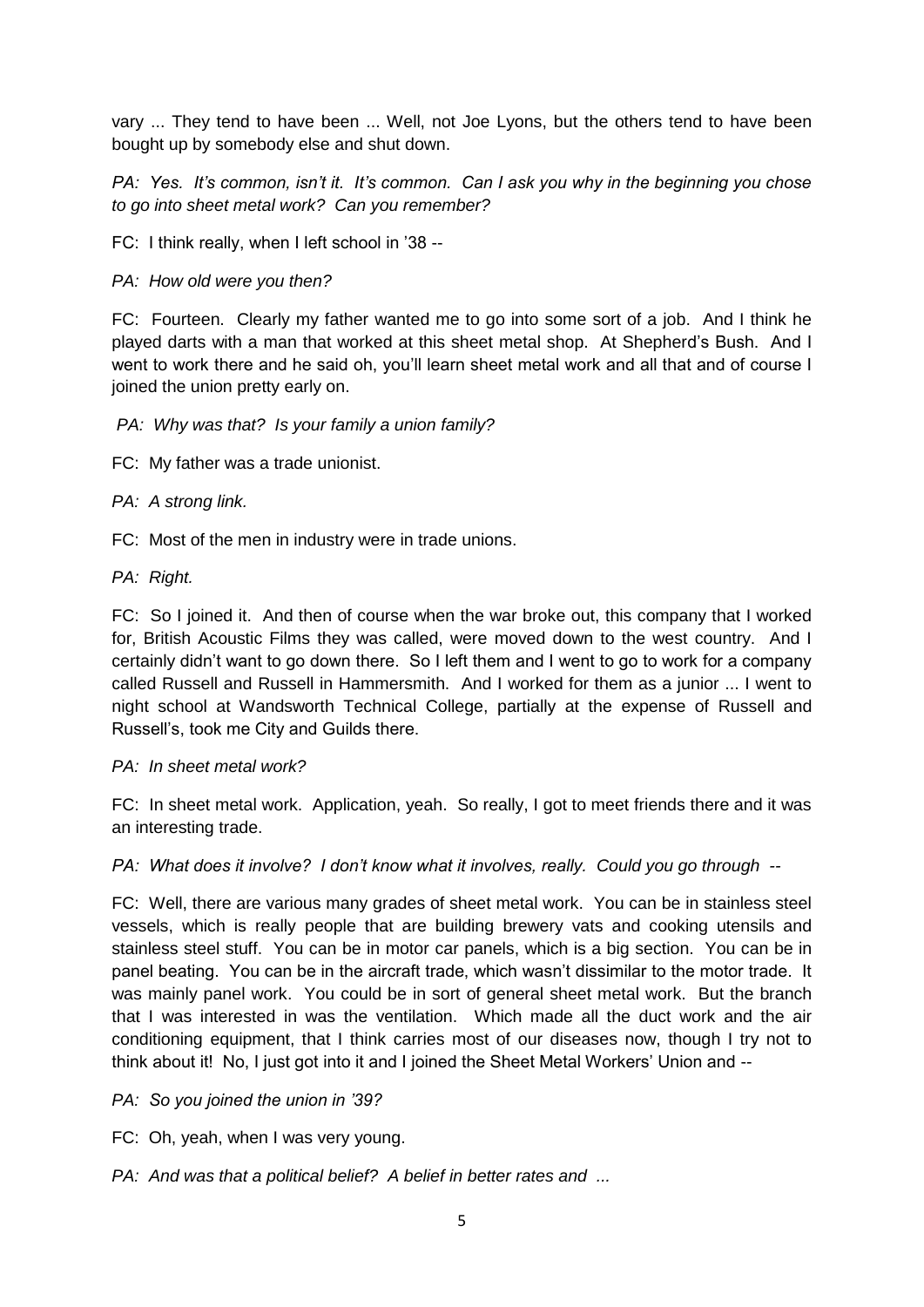FC: No, I worked with blokes, I went to night school with blokes ... There was a fellow there he didn't work with me, but we went to Wandsworth Technical College and we took our City and Guilds together. And I worked with him and he was already in the union. He said I've joined the union. And we talked about when we joined it, we was under eighteen, we was paid tuppence a week. Union fees are a bit different now. No, I've still got a lot of cards and papers dating back from those days. But I mean, the sheet metal industry, the ventilation trade, that is very concerned with pattern development. You know, triangulation, parallel line method --

*PA: What's that?*

FC: --long radius --

*PA: Can you tell me what that is?*

FC: They are various systems of developing a pattern. If you're gonna get a piece of duct work which is say nine inches square, and you want to convert it to nine inches diameter, there's a method of developing that as a pattern. Then you form it up and you've got your object.

*PA: Can you say more about that? Because these sort of techniques and things, the fact that you've been involved with that --*

FC: Well, I mean, members that were well-versed with pattern development, and that's what you'd learn when you take your City and Guilds --

### *PA: Pattern development?*

FC: Yeah. There are various methods, as I say. Triangulation is one, you develop everything from the principle of a triangle --

## *PA: Are you talking about a design perspective?*

FC: Yeah. Development of a pattern. Parallel line methods. Long radius methods, and various systems of development. And if you were versed with that, it was probably a thing that they asked you. Because what you're given is a drawing. And you make whatever's on that drawing. And you can't go back to the foreman and say well, I can do those bits, but I can't do that bit! And you did the lot. And of course, as time went on, as time went on and the industry developed piece work, the governor having given whoever he was subcontracting on a price for that would give you a piece work price for that. And if you beat that, well you earned very good money.

*PA: So it wasn't piece work in '39, it was a flat rate in '39 was it?*

FC: No. Well, I think industry moved from a flat rate to piece work over those years.

*PA: And how did the workers feel about that?*

- FC: Generally speaking, they took it on. Because they earned very good money.
- *PA: And the unions supported it?*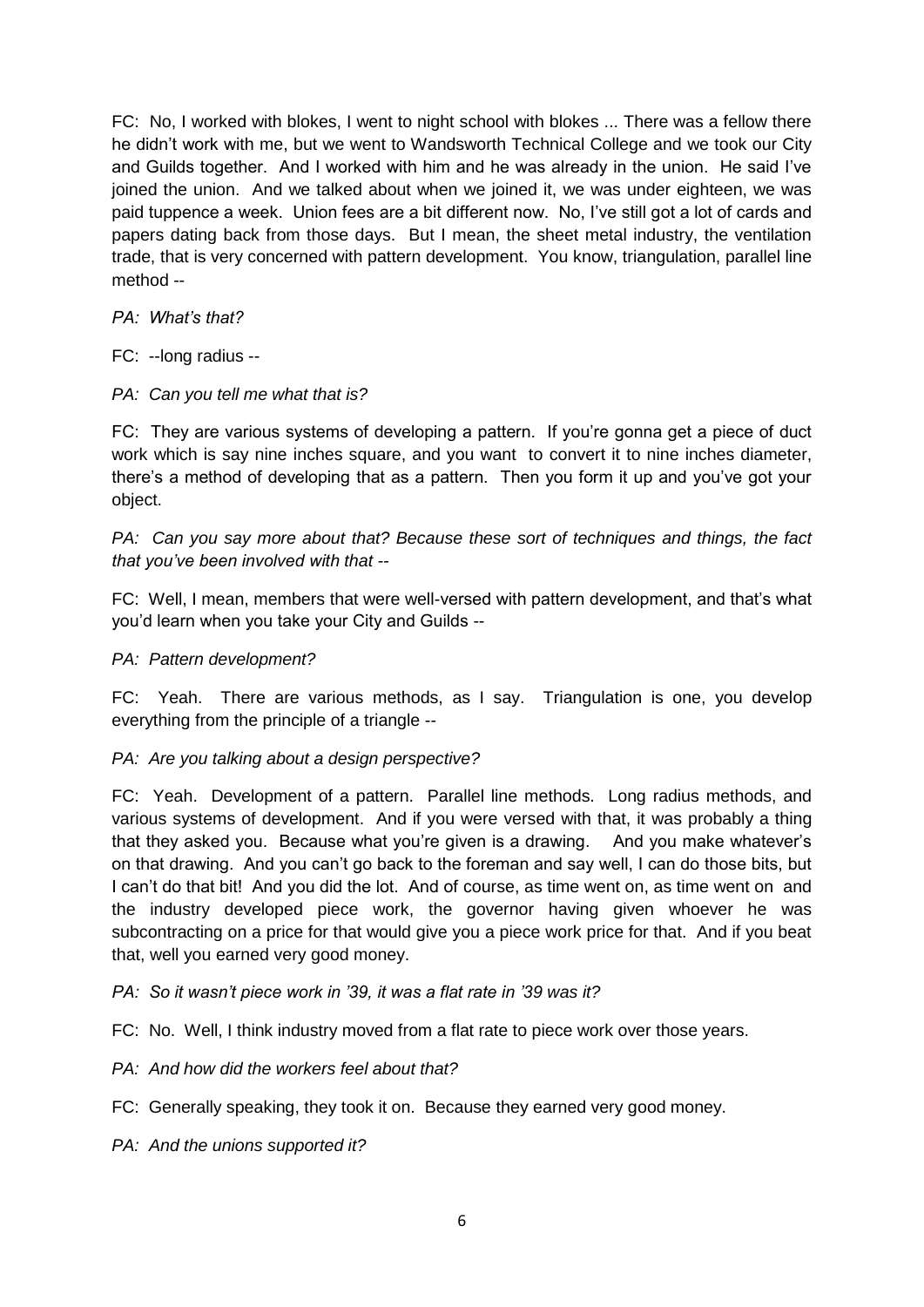FC: Oh, yes, the union wasn't opposed to piece work. I mean, I'm getting the benefit of it now, because during the years that we had graduated pension, Macmillan's graduated pension, I was earning very good money. Where the more you earned, the more you paid into your pension fund and you got credit when you get it.

### *PA: Are you prepared to say what sort of figures you earned?*

FC: I ... Well, in those days of course ... I can remember when I moved from one shop where they were paying two and four pence an hour to another shop that was paying two and six. You might think that paltry today but it was important in those days. I can remember very distinctly at a couple of places going out on strike for tuppence an hour and probably agreeing to go back to work and settling for a penny or three haypence or tuppence. Wages were a lot different then. I've got a son now that works for a company at Wembley. He went into the sheet metal industry. Alan. And I don't need to see him but I wanted some brackets for me shed made so I gave him a drawing and told him to make some brackets! Anyway, he came up and he said to me: We was out on strike last week for three days. So I said oh yeah? So he said yeah, he said. We put in for a pound an hour rise. We agreed to go back eventually. We got seventy p. Which is fifteen shillings an hour more. So of course in the end I said to him what are you earning now? He said well, it's just short of fourteen pound an hour. And you nearly fall off your bench, don't you? But they are the sort of wages. I still go occasionally to my sheet metal work branch in London, which meets at Blackfriars. I mean, there are men earning thirty and forty thousand pound a year. And they live very comfortably. And I mean wages ... You can't talk about what wages you got. It's  $-$ 

*PA: Well, it's interesting to know.*

FC: They've gone astronomically through the roof, haven't they?

*PA: It's interesting to know.*

FC: When I think of the years that I served as a councillor, when I first became a councillor ... Because I lived within five miles of the council offices, I wasn't allowed to claim me fares! I had Labour councillors further down in South Ruislip that was outside the four mile, they could claim their fares. I wasn't allowed to claim me fares. Now, you read in the papers that councillors get an allowance of nine and ten thousand pounds a year!

### *PA: It goes back to who makes the rules, doesn't it?*

FC: We're living in changing times. If you went from Boiler Arms to Hammersmith, which I did as a kid, that was a penny bus fare. It's two pound now. You don't notice it when you've got a freedom pass!

*PA: Can I ask, when you said you went on strike, where was that and who organised it? How did it get organised? And what was the strike--*

- FC: Oh, I went on strike ...
- *PA: What was the first time you went on strike?*
- FC: I went on strike at Carrier's. They sacked our shop steward at Carrier's --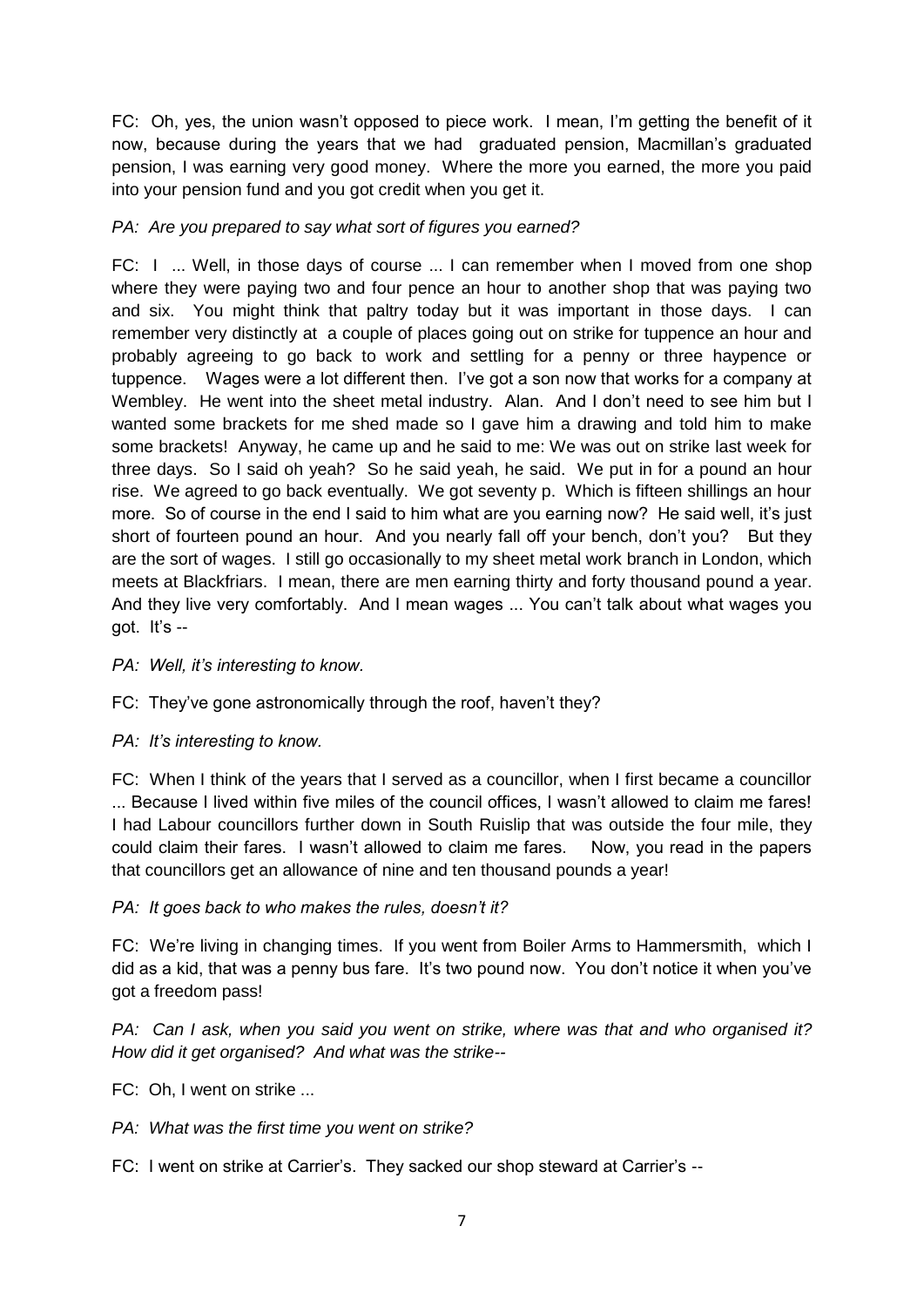### *PA: When was that? Do you know?*

FC: I don't know. I really forget now. But he wasn't a bad bloke. He was an Irishman. But they sacked our shop steward at Carrier's and we went out on strike. And they took him back.

#### *PA: How long was that?*

FC: I think we were out on strike for about three days.

*PA: Was there strong feeling ... How big was --*

FC: Not only did the sheet metal work stop, but there was a small welding section and a larger machine shop and after one day they came out on strike with us.

*PA: And what unions were involved with that?*

FC: That would have been the AU ... The old Boilermakers' which is part of the GMB, and the Sheet Metal Workers.

*PA: Right. So there's unity there.*

FC: Oh, yes, most of the time. Most of the time inside factories, unions worked very well together. They might have squabbled outside amongst the hierarchy, but they worked well together in factories.

#### *PA: How big a work force would it have been in Carrier's?*

FC: What, Carrier's? When we came out on strike, I think there would have been about sixty of us working there, including fitters and machinery.

### *PA: And it would have been union members --*

FC: And then when of course, at Air Controls, we came out on strike when the Confederation of Shipbuilders' Union called a strike. For an increase. I think we went back and settled for tuppence an hour then. And another case in ... when I was at MacDowell's we went on strike. (Laughs.) That was a funny old strike.

*PA: Why? What was that about?*

FC: The Management sacked the foreman! So we went out on strike and saved the foreman his job.

*PA: Why do you say that was a funny strike then?*

FC: Well, you didn't go out on strike to save the foreman as a rule, did you? You usually went out on strike because of the foreman! But no, he was a good bloke and something went on in the factory and they decided to give him his dismissal. It was owned by a firm called Crickle's, which were big people --

*PA: Crickle's?*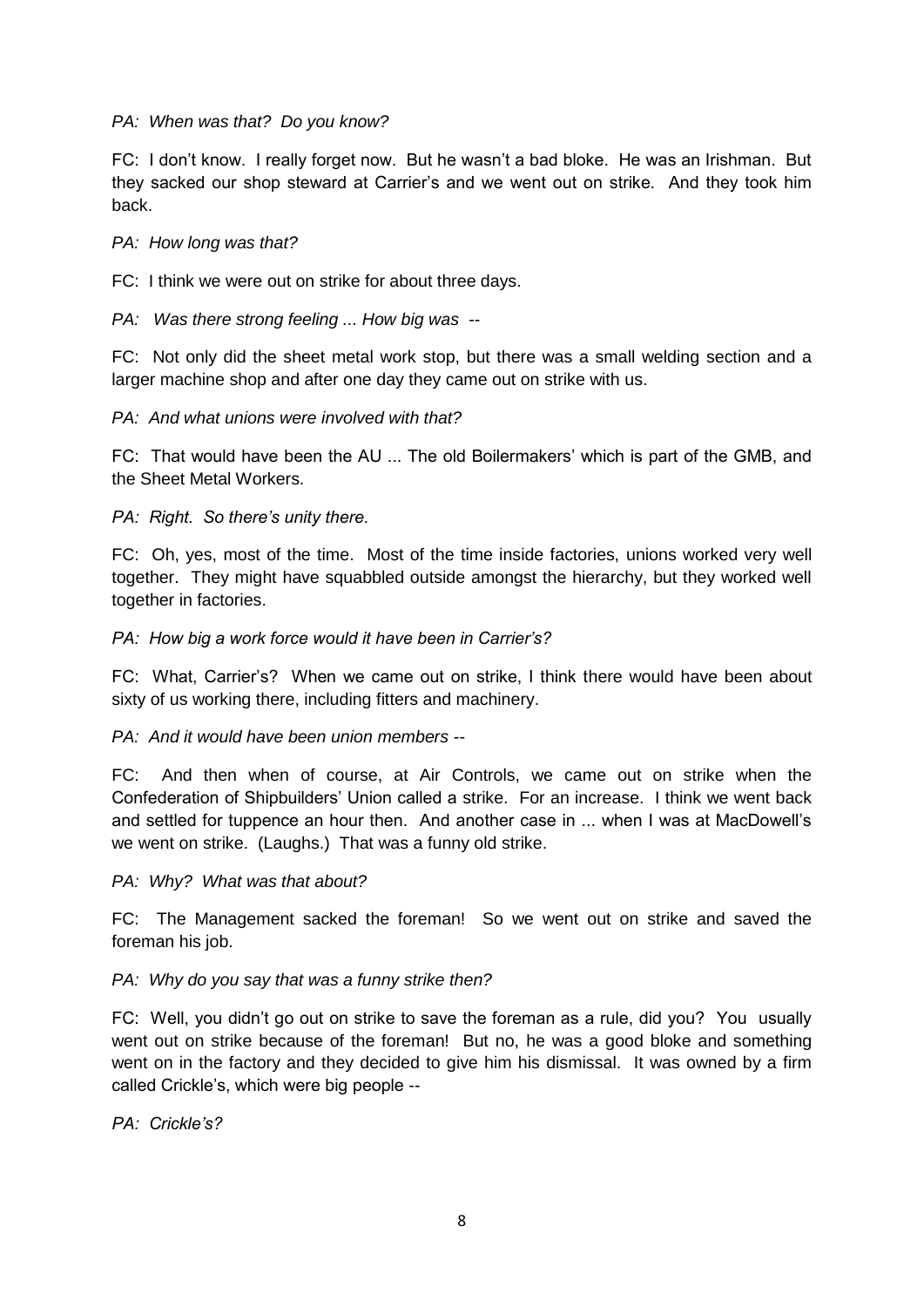FC: Crickle Windows. And they used to be big people in the ventilation industry. And they owned MacDowell's. And they used to send a lot of their work to MacDowell's. And oh yeah, we went out on strike to save him from dismissal.

### *PA: Why was he dismissed?*

FC: We didn't know why ... We were never given. When we asked to see the management, they said it doesn't affect you sheet metal workers on the floor, get on with your job. We have a right to manage our factory in the way we think. And we just went out and said unless they told us the reasons why the foreman was sacked, we wouldn't return to work.

*PA: How long ago did it happen? Was a meeting called?*

FC: Oh, we called a shop meeting.

*PA: You called a shop meeting?*

FC: I was shop chairman at the time.

*PA: You were shop chairman?*

FC: Oh, we called a shop meeting and it was carried unanimously.

*PA: Right.* 

FC: And all of a sudden, we had problems there. I remember the management of Crickles and MacDowell's weren't at Wembley, and he made an appearance and one of the blokes in the shop nearly set about one of the managers! We had to restrain him. 'Cause that don't do your case any good.

*PA: Would the management go to the shop meetings?*

FC: No, the management wouldn't go.

*PA: So you'd be able to say ... And how was it notified, a shop meeting? Would there by like a notice board, and you'd take --*

FC: Well, I think a notice went up that the foreman had been dismissed and a replacement would be appointed at a suitable date or something like that. And of course the shop steward ... I was away on holiday, actually. And the shop steward and the member of the committee went in and they wouldn't tell them why he had been sacked so they came out and they called a factory meeting, and somebody moved from the shop floor that we stop work until they do tell us, and to the best of my knowledge the shop steward said well, let's consult the union office first, and this bloke wouldn't have that and he said no, we'll make a decision and they went out on strike.

*PA: And would that happen on a shop floor during work?*

FC: Oh, yeah. Used to call a meeting in the tea break.

*PA: Right.*

FC: Or the lunch break.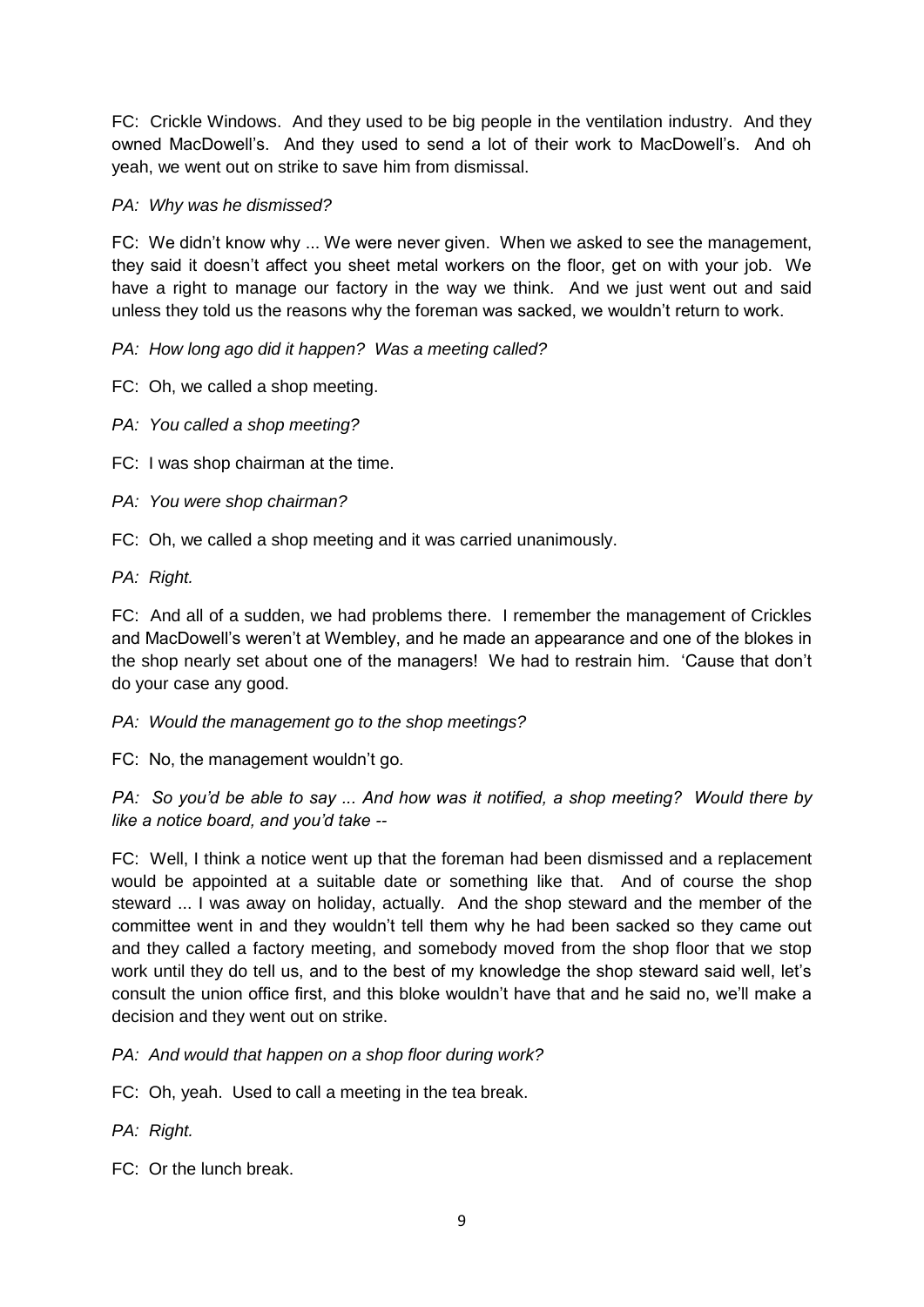*PA: Right.*

FC: Oh, yes --

*PA: So the--*

FC: All those sheet metal shops that I have spoken to you were all very well organised. If a man came there for a job, the first person he was sent to see was the shop steward. If the shop steward was satisfied that his union ticket was in order, he'd go in and talk it over with the foreman and get a start.

*PA: Did that meant that there would be a political bias within the workforce, or --*

FC: I think you had a mixed bunch, yes. It would have been in the days when some of us were classified as right wing, because the Communist party was a big party then.

*PA: Was it present in the union?*

FC: Present in every union. I mean --

*PA: This is '39. Are you talking Carrier's '39? Or is that post-war?*

FC: No, that's all post-war.

*PA: This is post-war. So even the Communist at this time was still a --*

FC: Oh, yes.

*PA: -- quite a presence. Were you a Communist?*

FC: No.

*PA: No.*

FC: I am ... I've got strong radical feelings, but I don't think I would ever support any form of totalitarianism.

*PA: Right.*

FC: I mean, I think you should be a socialist, but I think you should be a socialist by choice.

*PA: Yes.*

FC: And let us face it, you know, the Communists in this country had a wonderful opportunity to administer themselves in the interest of the people that lived in the country, and very clearly they didn't.

*PA: Yes. That's right. That's absolutely right.*

FC: That's really the straw. They're almost a non-existent party now, aren't they?

*PA: In Britain, well I suppose anywhere.*

FC: They are almost non-existent in France. And they were the largest party in France at one time. They were the largest party in Italy at one time. They're not now.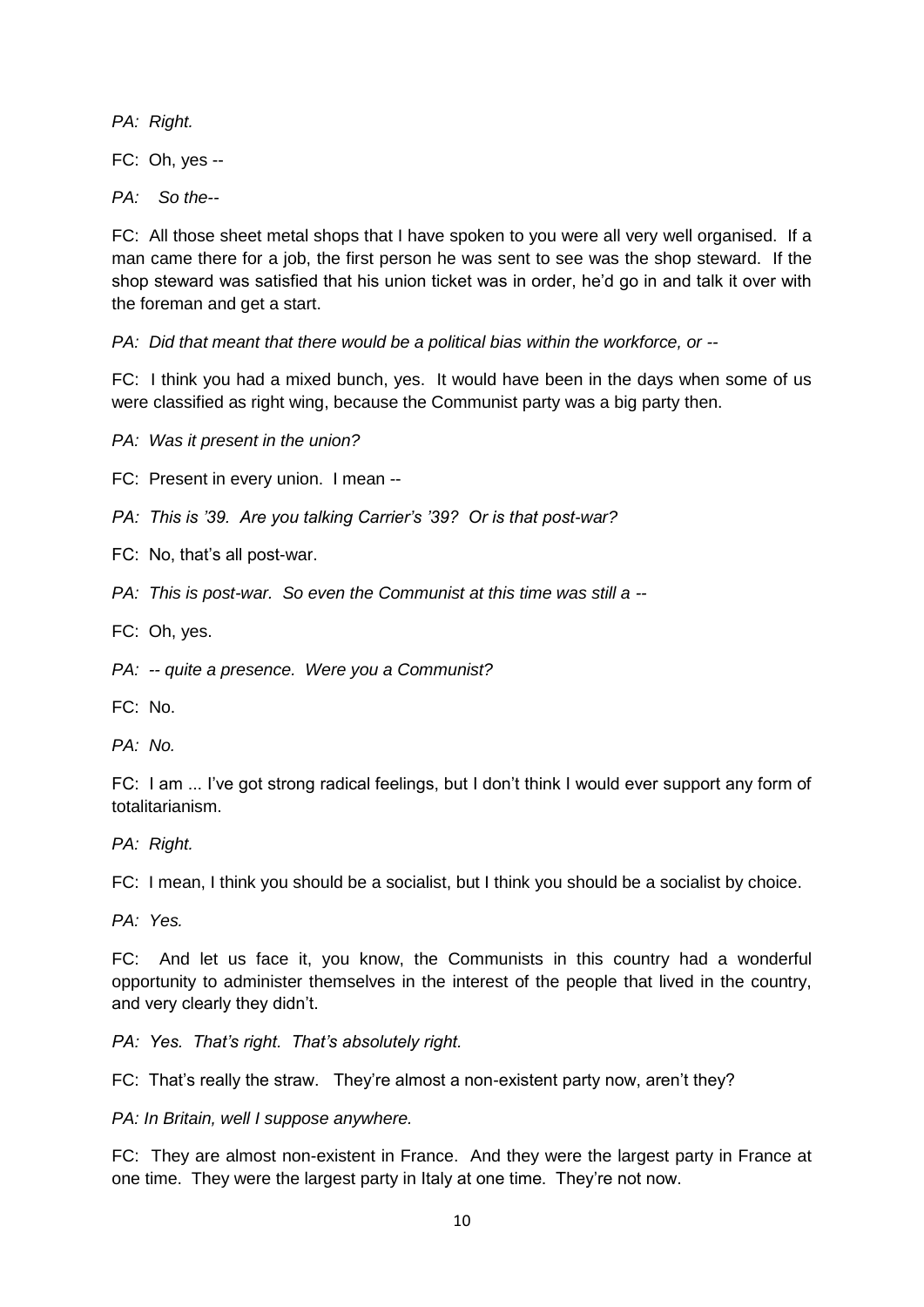*PA: So what sort of mix, at this period would you have said? There was Communist, Labours, party members.*

FC: When I first got elected to the London Branch Committee of the Sheet Metal Workers--

## *PA: When would that be?*

FC: That was in 1960. I would say there was almost fifty-fifty. In fact our elections used to be for really, to that ... well, in many cases on whether it was Communist or Labour party. The Communists were very strong in a lot of unions.

# *PA: Did you feel differently towards them because you worked with them?*

FC: No. No, when you're working alongside, you talked like you and I. You might fundamentally disagree, I mean I went to a meeting last night and I had a pint with a Tory councillor. I would wish him dead politically, but he was all right. I bought a drink and he bought a drink and then we got in our cars and came home. I don't think you should get into the hatred state. I don't think it's justified in this day and age.

*PA: I'm just interested in how it's moved along. I suppose the Communists --*

FC: The AEU in West Middlesex was organised through the Southall District Committee. It had offices in Oxford Road, Southall. And there was a very strong ... I would say the AEU in West Middlesex was Communist-controlled.

## *PA: When did that drop off?*

FC: Well, I don't know, really. The AEU's influence in the engineering industry had been dropping off for years.

*PA: Yeah, yeah, and the Communists influence in the unions generally – [Loud saw noise; unclear]*

FC: I suppose it dropped towards the end of the seventies.

*PA: Yeah.*

FC: Oh, yes, I could name you people that were very active in the Communist party in West Middlesex.

## *PA: Were you active in the Labour Party?*

FC: Yes. When I first got elected to Ruislip Northern Urban District Council in the mid-fifties, I had a chap by the name of Charlie Leslie who stood against me. He was a Communist. He only got fifty votes. I think I got about thirteen hundred. Charlie Leslie was an active person in the Communist Party Ruislip for years. A very good musician.

## *PA: Was he really?*

FC: Oh yeah, he was in the Middlesex Jamboree Band. And he was a Communist! He was quite a good drummer actually. Oh no, you wouldn't dislike him. He was quite a ... I never got him to have a drink. Charlie Leslie. He never drunk. I think he lived a very abstaining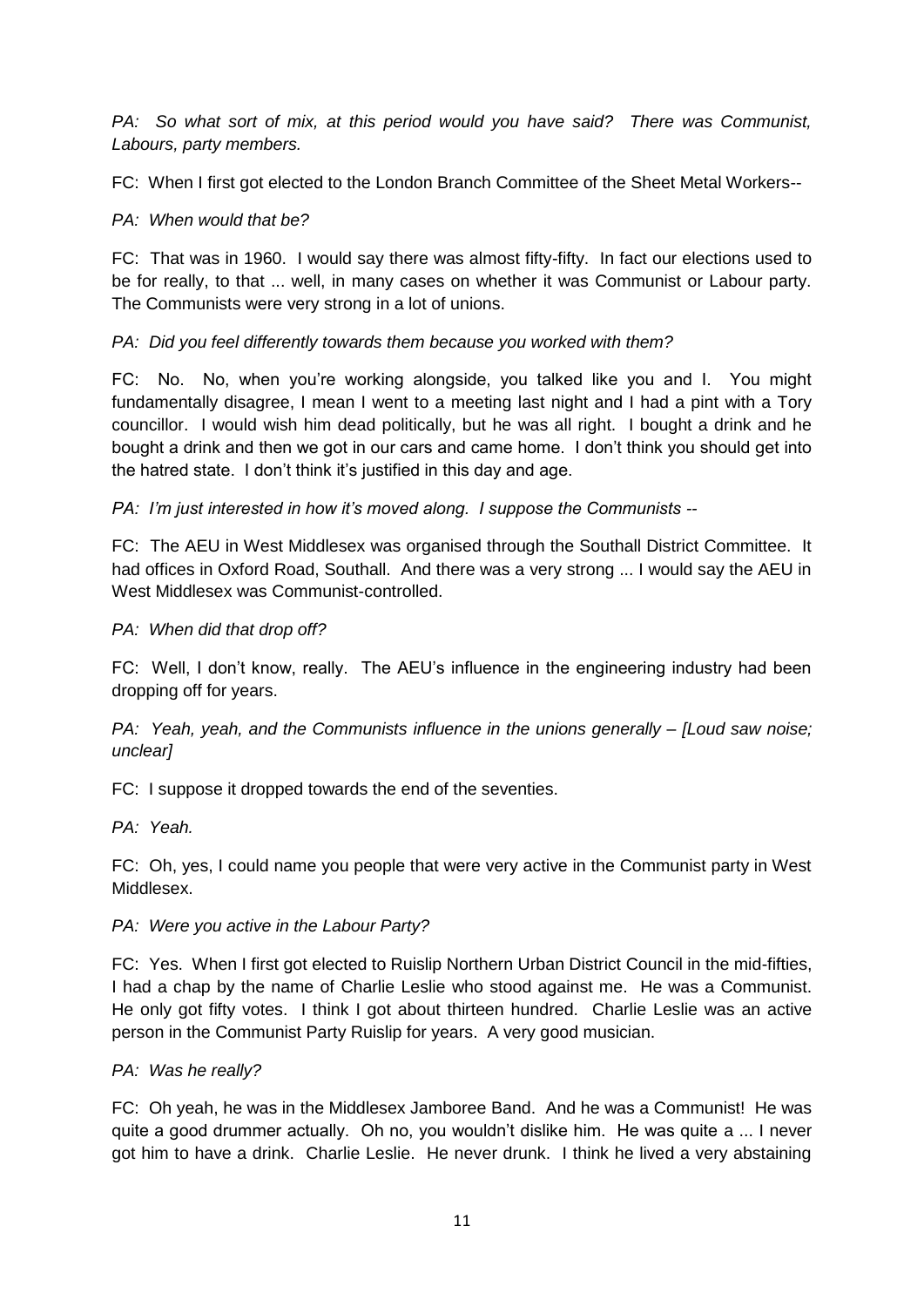life, he was a Communist candidate. And now you can't go round and find Communist candidates in local elections anywhere! Tragically, you can find the other extreme.

*PA: Yes, I'm afraid that's true.*

FC: But I think ... One of the people I worked with very closely in my union life... because I eventually became president of the union, was George Guy. George Guy was a communist.

*PA: You became president of the ...*

FC: I became president of the Sheet Metal Workers, yes. Eventually I --

*PA: So how did your union career progress?*

FC: We had in those days ... shop stewards' associations. We had an association of all the ventilation shops in the London area and we used to meet and discuss ventilation methods --

*PA: What was their role within the trade union itself?*

FC: Purely consultative, really.

*PA: Between different factories.*

FC: But from there I went on to the branch committee --

*PA: As?*

FC: As a just an ordinary member. From there I became Branch President and then I went on to the National Executive Committee and then became National President. It's just how you sort of progress. But --

*PA: Did you see it as a natural progression thing or were you ambitious?*

FC: Sometimes you work at it.

*PA: So you wanted it?*

FC: Oh, yeah, you had to work at it! You don't go into an election and not want to be elected! It's like standing for the European Parliament, you know. I wouldn't want to be in the European Parliament if people paid me! And that's a waste of time, really, but there we are. That was ... it's true. And it didn't present any problems. So that really was my history. I never worked at Heathrow, although I had a lot of friends and it was in fact the Heathrow people that first proposed me as National President. I never worked at Fairey's, I never worked at Napier's, another big firm. I never worked at any of the very big firms, but I worked all around the small shops in the sheet metal industry. And I earned very good money.

*PA:* What were the changes that you saw from the beginning of your career to well, up to *'95. But towards the end of your career, within sheet metal work itself, what were the --*

FC: Basically, the trades and practises.

*PA: And how did that change?*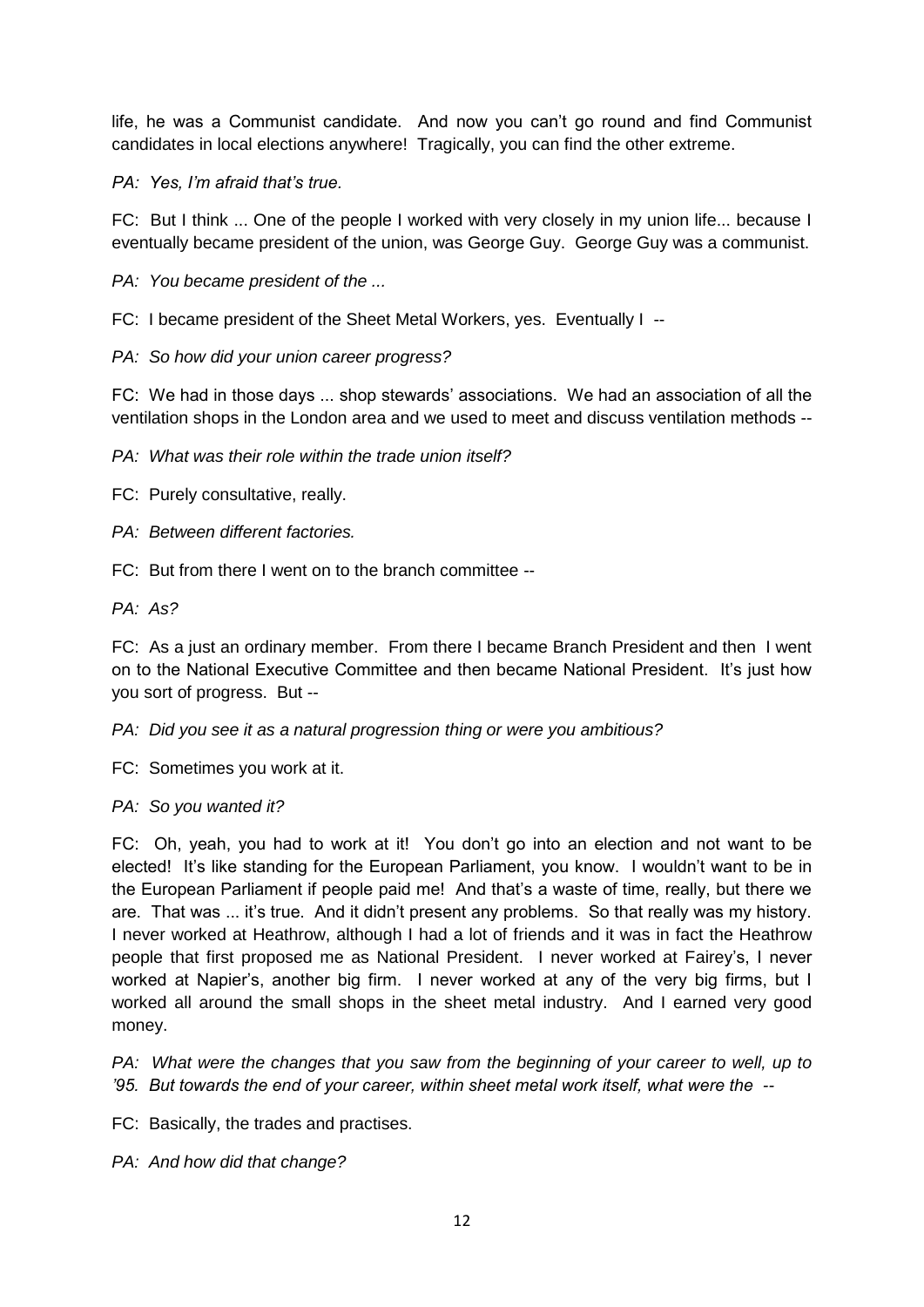FC: Well, it changed in so many respects, didn't it? You see, working alongside the ventilation industry would be the heating industry. At one time they would come to your house, or at your factory, and they would measure it up for pipes and bends and radiators, and boilers and specify it all on the drawings. Nowadays they don't do that. They send a lorry load of pipe, a lorry load of bends ... radiators as required, and the boiler as required ... And they build it on site. Now, in the ventilation industry, we would design and manufacture all the ductwork to go in the various rooms. Nowadays, it's all done with spiral stuff that bends and twists and it's all pre-made and it's all manufactured on site. So all those ventilation shops have disappeared. There are parts of the country where they manufacture this mass production stuff but it's all done by machinery. In the last years that I was working at the bench in the ventilation industry, we were moving to instead of developing a pattern or with trimmels and dividers, and all that, we was doing it with a computer screen. Now they design airplanes and they design boats on computer screens.

### *PA: When did computers first come into it?*

FC: Well, I suppose they've grown over the years. I mean ... the whole of industry has in fact sort of changed. If you go out into our conservatory at the back there's two television sets out there. And I've got a son-in-law who had to come out of the Daily Mirror when Maxwell messed it up and so he put his redundancy money into a van and he's worked ever since as a painter and decorator. He'd come and decorate your room. He's now got a contract with the local councils. They will say to him number sixty-five so-and-so road, the tenants have moved out, will you go in and clear it and re-decorate it and we'll pay you a lump sum. And he'll get six or seven thousand pound for doing that house. And he can do it. So things like this standing lamp, things like those television sets he goes into houses and they're still there! Well, if he was to start to get on the telephone and try to find the owner of them, he'd spend a fortune. His best thing is to do as he's told and clear it. So I went to the shop in Barnes High Street actually and I said to him, some time ago and Dave will keep bringing this stuff in and Joan takes it in ... like I said but I said to this bloke I've got two televisions sets at home I'll bring them to you. I don't want them. I don't want anything for them, but they both work. Take them to the dump, mate, I don't want to know. And I can remember taking those two television sets to the dump and now I've got another one to take now... I can remember taking them to the dump and the bloke at the dump at Mortlake plugged it in and it worked straightaway.

### *PA: Why did it work?*

FC: People move out and leave them.

## *PA: But why did the shop not want them?*

FC: Can't sell them, I suppose. Can't sell them. If they could sell them, they'd take them. I mean, it's exactly the same with clothes. You try and get rid of good quality second-hand clothes, and nobody wants them, do they?

### *PA: No, not anymore.*

FC: You can't get rid of second-hand furniture. You know, you just can't get rid of ... We've got a young couple that moved in over there. Horrible great mortgage and when they moved in, just nine months ago ... And we bought this suite of furniture at Marks and Spencer's. It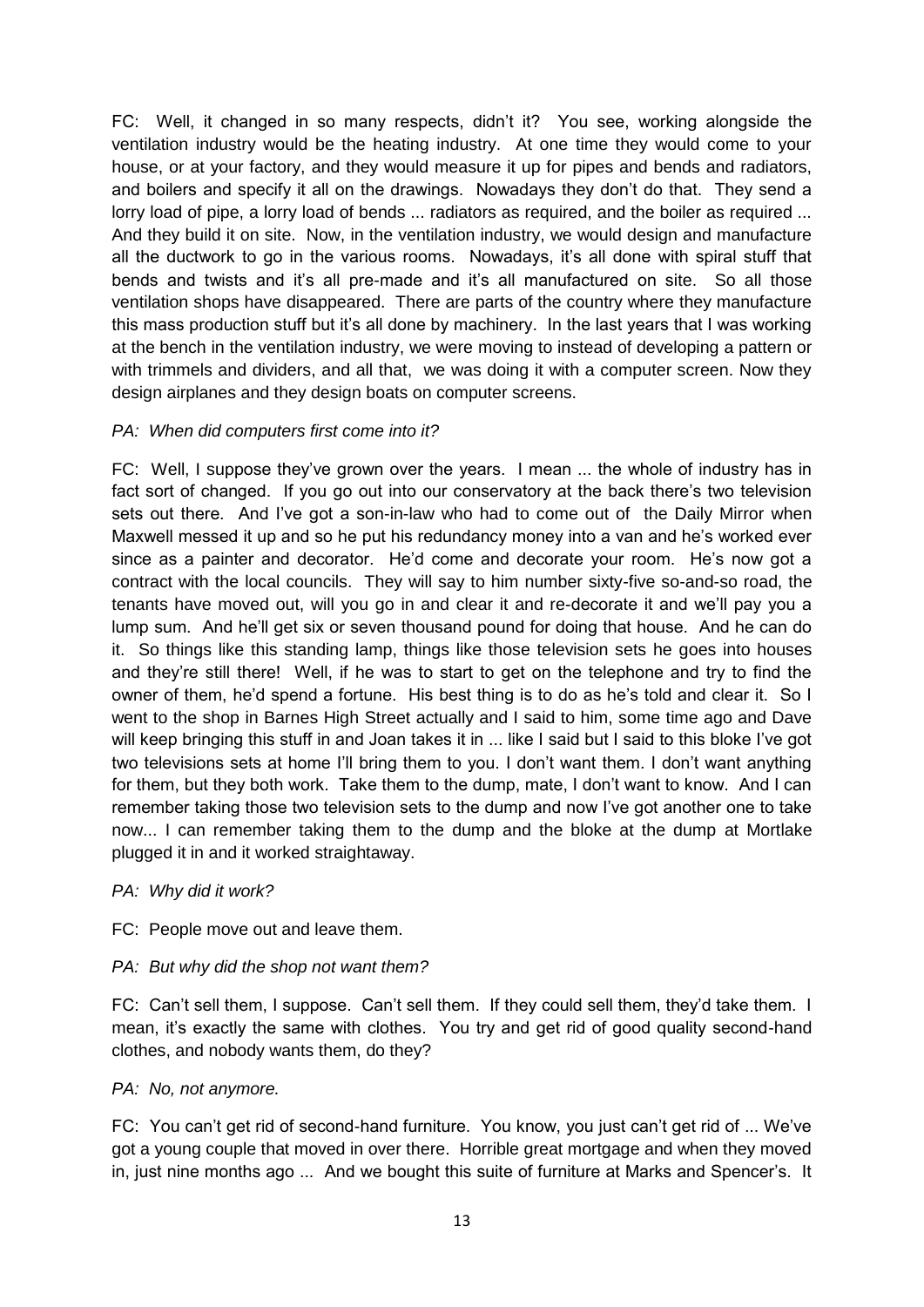was very handy because we could give them ours! Otherwise we've got to put it out in the garden and pay the council to take it to the dump. And you know, you see that now, you drive around the streets and you see a bloody mattress laying in the road and all that.

*PA:* Yeah, you do. I have to go back to this, sorry. In terms of enjoyment of the work that *you did, where were the best places you worked?*

FC: Oh, I think they was all good. The enjoyment is the blokes that you work with. I still have some contact with different people that I worked with at different times. I was talking to a fellow who lives at Kingsbury, actually, on the telephone the other day. He said I saw somebody the other day who told me you were still alive, he said! And we had a chat and he's ninety-two. And he was a sheet metal worker I worked with. I think the enjoyment is the people you work with. Yes, when you go to work you do meet up with some miserable bastards, but by and large they're not. You have a laugh and a joke and ... you know. I think that's great.

*PA:* Do you think the conditions were good? How did they change? From when you first *started and into the fifties and stuff?*

FC: By and large you have very good shop committees and you got reasonably good conditions.

### *PA: How long was your working day?*

FC: Well, of course when the war ended it was a forty-seven hour week. The Labour government in those days reduced it to a forty-four. And then over the years, the unions have fought for a reduction in the working week, and I think it's currently thirty-seven, isn't it?

### *PA: I think it varies. I don't know what it is in your trade.*

FC: I think currently there's a thirty-seven hour week. Of course, you're talking about, from effect ... I don't want to see the governor's point of view, but if he's got a very expensive piece of machinery that he's bought, the more hours he can work that piece of machinery the better for him, isn't it? I think my son at Wembley works a thirty-six or thirty-seven hour week. And all that sort of thing.

### *PA: Did you ever work Saturdays and things like that?*

FC: Oh, there was always overtime in the industry. If a firm got a lot of orders for ventilation duct work, well... what you've got to realise is that once that drawing gets in front of a sheet metal worker, the people that are building that building down the road want it. So there's always peaks and troughs.

*PA:* And as workers you would work with that?

FC: Oh, yeah. And of course, during those years that I'm talking about, fortunately there weren't many troughs!

*PA: So do you feel that your worker relationship and your relationship as a union rep --*

FC: I enjoyed my trade union life and I've earned good money out of it.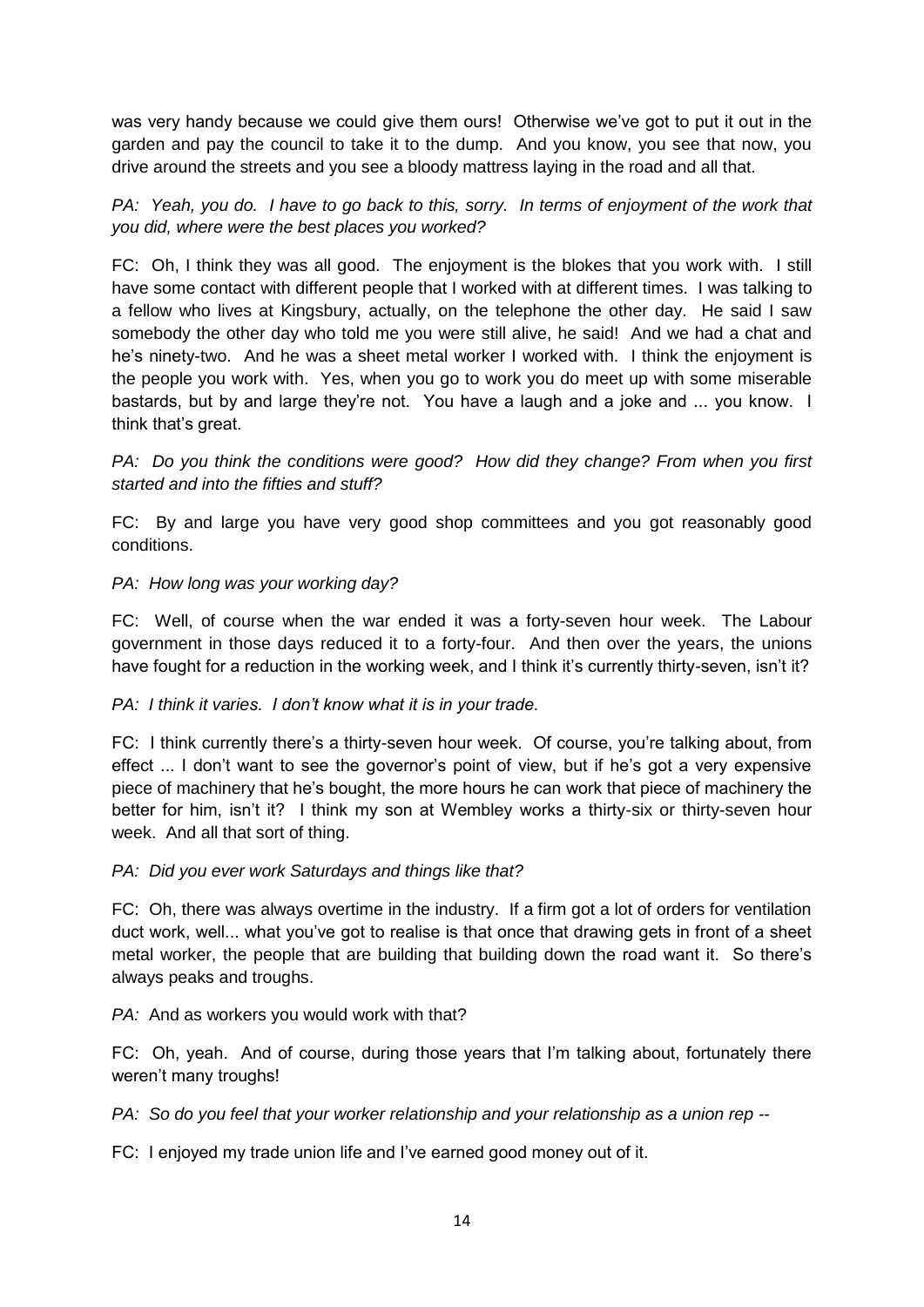*PA: Did you have good relationships with management, in the main?*

FC: In some cases you did, in some cases you didn't.

*PA: So that would be over a specific instance, it wouldn't just be about managers and you ...*

FC: Well, yes. By and large I think it worked very well. You know, I go over now and again as President of the NPC and I go over and speak with some pensioners at Hayes Working Men's Club. They're all airport workers and they meet there first Wednesday of every month. You ought to consider going there, actually.

*PA: Really?*

FC: Yeah.

*PA: Where is that to?*

FC: Dave should be able to find out.

### *PA: What's it called again, sorry?*

FC: I think they call theirselves the West Middlesex Retirement Association. And they meet at Hayes Working Men's Club, Pump Lane --

### *PA: Pump Lane?*

FC: Pump Lane, Hayes. At 10:30, on the first Wednesday of every month. They meet from about 10:30 to 12:30 then they go downstairs in the bar.

### *PA: I'll mention it to him.*

FC: Their secretary is a chap by the name of Ian Morris. And he lives in Staines. I wonder if I've got Ian Morris's telephone number ... I might have Ian Morris's telephone number. [Looks for it.] No, I haven't.

### *PA: It's fine. I'll mention it to Dave and if he --*

FC: Ian Morris is the secretary and he lives in Staines. Former welder, Ian Morris. I worked with him many, many years ago and he finished up on the airport. But that's when they meet.

*PA: Well, maybe somebody, maybe even me could just pop down --*

FC: Oh, they'd welcome you. Ian Morris would welcome you. I think you ought to go along. I had a letter from Ian Morris, in which his group had sent a donation to the NPC. But I sent the letter and the donation to the NPC's offices, so I haven't got it in front of me. But Ian Morris lives at Staines. He's currently indisposed because he fell of his bike! But he's the same age as me. He oughtn't to be riding a bloody bike! Yeah, Ian Morris ... Well, they would be a very good --

*PA: You said you used to ride a bike. Did you used to ride bikes to work and stuff?*

FC: Oh, yeah.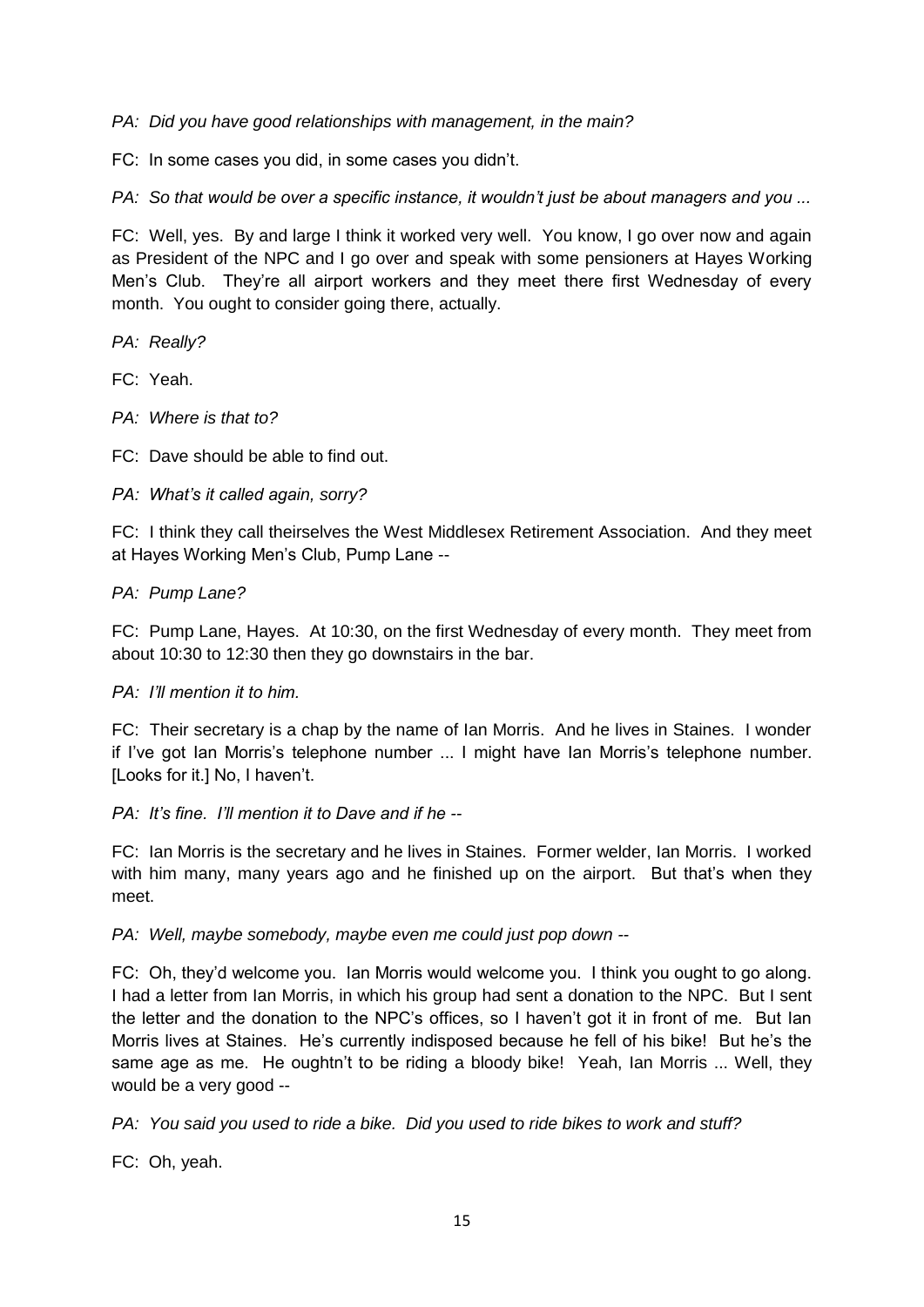*PA: Was that a big thing then?*

FC: Oh, yeah.

*PA: Before the car.*

FC: Well, we've all got cars, but a bike was a means of getting from A to B. And in fact you ride one in London now. I was in London on Tuesday at the TUC at a meeting and ... They've been doing the pavements all around the TUC. They put a bloody great string of bike racks in!

# *PA: Were you much involved with the TUC when you were working? Did you go to like, did you go to any meetings?*

FC: Well, I didn't go to many TUC Congresses because the make-up of the Sheet Metal Workers' Executive Committee was almost fifty-fifty, Communist and Labour. And of course, the Communists couldn't go to the Labour Party conferences, so I used to go to the Labour Party conferences on behalf of the union almost every year, so I used to stand aside and let them go to the TUC. But in latter years, the NPC, the National Pensioners Convention, always had a stand at the TUC conference and I've been going down and helping out with that stand for a couple of days. So I still know a lot of people in the TUC, but of course trade unionism is living in a different world, isn't it?

## *PA: Absolutely.*

FC: When I worked in Ruislip, there was two AEU branches that used to meet in Ruislip.

## *PA: How often?*

FC: One used to meet one Monday and the other used to meet the other Monday. They used to meet in the cafe at Ruislip Manor. When I was a local councillor I would be invited to go along and say what we'd done and what we hadn't done on the council. And they used to meet alternatively in a cafe. Neither of them exist now. I was talking to an AEU bloke the other week, and I said to him well, how many branches ... Oh, he's actually on Uxbridge Trades Council, that's right. So I said, how many branches have you got affiliated to you? Because he was asking me to get my London branch of the Sheet Metal Workers ... London council. So I said how many ... And so I say we've only got one T&G now, and he said we hadn't got any AEU. And that's Uxbridge and Ruislip, Southall and all that lot.

## *PA: And you just put that down to ...*

FC: I don't really know ... I wouldn't really know what to put it down to. But if you go along as Sharon and I did the other week to a couple of villages in Norfolk ... We stopped up there for a couple of days and addressed a pensioner's meeting. There were thirty or forty people at the pensioners meeting. You go to the same towns and go to the local trade union branch, there's only about three there. And I think if you were to take away the retired people that are running trade union branches, you'd have a lot less. We are living in an age where the youngsters don't go to meetings. When you'd start general elections, you'd have hustings meetings, and all that. None of the parties do it now because nobody goes!

## *PA: Did you participate in that? In general elections?*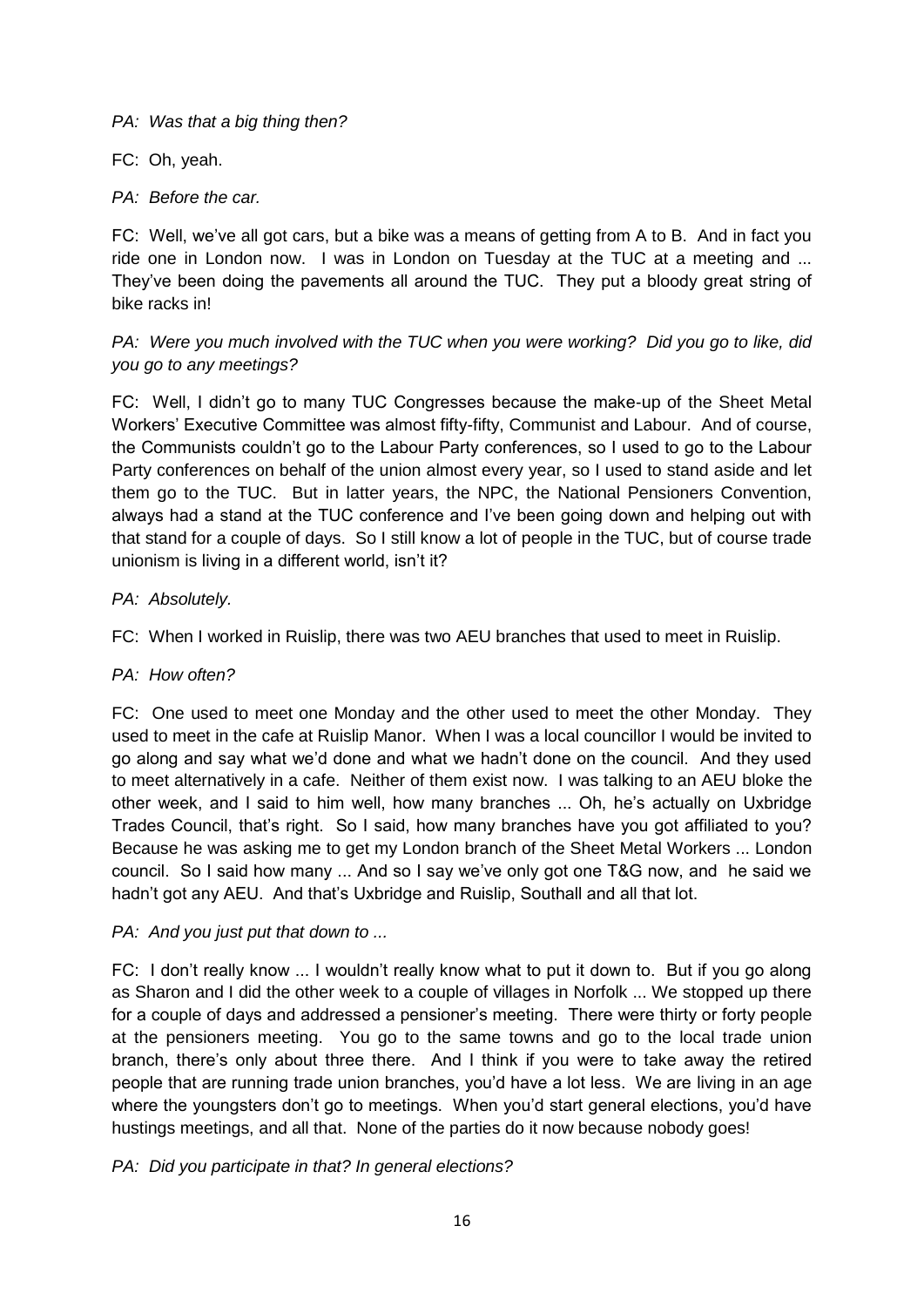FC: When I was first councillor we used to have hustings meetings locally, yeah. All the locals used to come along and say why you hadn't done this. Good fun.

*PA: As a strong trade unionist, what was your recollection of the eighties? And the antitrade union laws and Thatcher ... Do you remember?*

FC: Yes, I remember it very well. Well, of course she was determined to smash the influence of the trade unions. And I think the trade unions presented themselves to be smashed.

### *PA: Do you? Why do you think that?*

FC: I think they behaved wrongly. I mean, a lot of people will talk about the Miners' strike ... talk about the Miners' strike with a degree of reverence. But I don't think so. I do think Arthur Scargill played it all wrong, actually.

### *PA: Because he didn't get a ballot?*

FC: He didn't get a ballot. He had adjacent to his headquarters in Nottingham a whole load of mine workers that had broken away once before and the chap that represented them on the Executive voted in favour of strike action and Chadwick. And instead of Arthur going to Nottingham and helping Chadwick out of his problems, he just walked away from it. He said no, I'll go to Durham. They'll cheer me there. So I think he did play it all wrong. And we were going through a change. I'd packed up burning coal on my fires. I suspect you'd packed up burning coal on your fires. And you can say what you like about power stations, but in its heyday, 82% of the coal that was hewed out of the ground was sold in bags to households. People weren't buying coal.

### *PA: Was it --*

FC: Now, what have we got now? If you look at the TUC report, the National Union of Mineworkers is one of the smallest unions there. Not a power in the land. They're talking about digging coal out of one or two places, but I don't think you can talk about burning coal and talk about climate change at the same time. They are just a contradiction. I can just about remember as a very young man, you probably wouldn't, but the fogs in London, which it was renowned for, weren't caused by anything else than all the houses in London burning coal fire! Those were the cause of the fogs. And we don't burn coal. I don't think I've bought coal since 1954, '55. I mean that's the drill. That's the habit. I do it, you do it.

## *PA:* Was there much discussion in your union in the '80s? Were people talking about the *changes?*

FC: Well, there were changes going on. Because the motor trade and the aircraft trade were going through a very sticky period. Whereas we had hundreds of panel beaters that used to beat out car panels and all that. People have stopped doing that. If you dented your car wing, undo three bolts, throw it in the scrap heap and buy a new one. That's what they do now. You and I live in a throwaway society, you know. I mean, a few weeks ago, well now it was a few months ago, I had a fault on my car. I took it to the Ford main dealer and he said I think I know what that is. And he lifted the bonnet ... You can't maintain that bonnet in my car. You can't get at anything. And he pulled this plug out, that plug out, that plug out, that plug out, and he pulled a thing out and I suppose it was a sort of a computer. It was all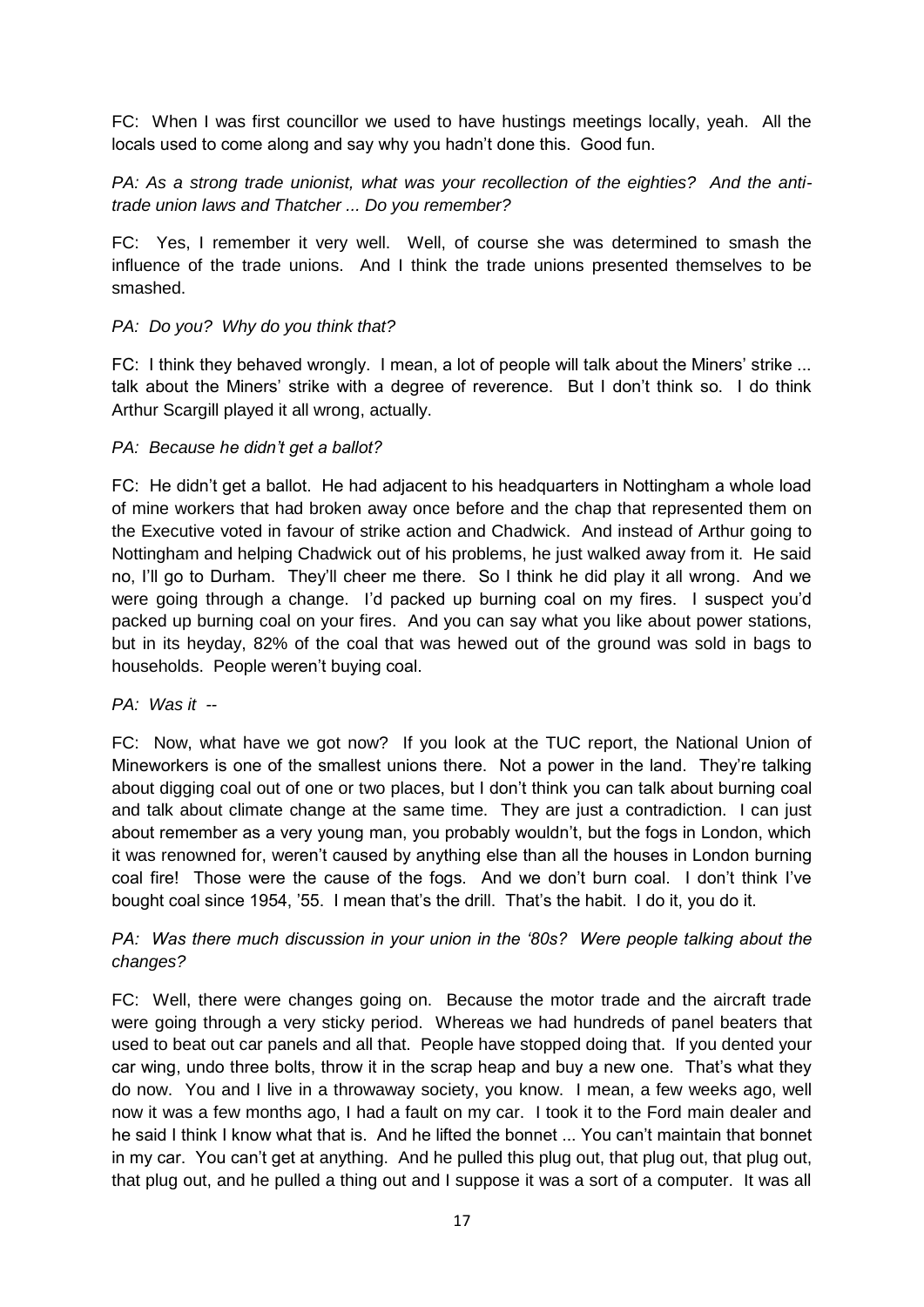in a plastic glass case, threw it in the skip. No question of looking at where the fault was. And put a new one in. And he said I won't charge you for the labour, but the new unit's 42 quid. And that was the fault. He never tested anything. He never put a probe ... I said to him, do you want to run it round the block? No, no, no, bring it in here mate. I don't want the trouble. And that thing was thrown straight in the skip.

*PA: I've got a car and I've got the engine light keeps coming on. This car drives fine, doesn't ... And they don't know what it is. They can't fix this engine light. This car drives fine, it's fairly economical, it doesn't burn oil. I've never had any problems with this car. In*  fact, the car is fine except the computer in this car keeps putting the light on telling me *there's something wrong with it. I mean, what is that about?*

FC: Well, that was my trouble. My trouble was that my passenger side indicator, if I was on a motorway, used to isolate on the switchboard, it went off with the turn of the wheel. And yet I'm still flashing at the back. On one occasion I was travelling with my son-in-law and I said you can test this. I said I'll change lanes as we go down from Hammersmith to Ruislip and check my offside indicator. And he said yeah, it didn't shut off. You were still indicating. And I was offside. When you stopped at the road, and I would say to Joan, do this and do that, it worked. But when I was going along the road ... And of course now and again you get flashed at by people because you are still indicating. Well, you are misleading people. And no, they didn't mess about. They didn't check anything. I think that's true.

*PA: I remember when I was a kid we used to change the brakes on my Dad's car. I couldn't possibly do that on my car. I wouldn't have any idea how to get in.*

FC: Well, donkey's years ago we used to de-coke our cars, didn't we?

*PA: I don't know what you did.*

FC: We used to take the cylinder head off, de-coke the carbon that build up on the head of the pistons, and put new gaskets in ... De-cokers don't do it now.

*PA: That's such a shame. It's rubbish. I hate it. Can I just ask you another question? Because you said before, after MacDowell's you decided to go for the job with the Regional Health Authority.*

FC: Well, it was advertised. I happened to be looking at the paper one day. I was working at Benham's. And Benham's, for some unknown reason ... Well, they were bought out by another company but we weren't getting the amount of work ... And I saw this advert ... well, they wanted a practising metal working engineer to come and deal with minor problems in their various hospitals. And I thought that's a funny old advert. And the salary --

### *PA: Was that in the newspaper?*

FC: Yes. The salary wasn't bad. It was in The Evening Standard. So I applied and of course you go up for a bloody interview and all that, and I got a letter saying I'd been appointed to the job. And when I got there I worked under a man who was a draughtsman usually by trade, and we worked quite well. And he used to say ... I used to come back ... I used to come back and say who ever did that job didn't do a very good job. The following are what needs to be done. I went to some places where they were complaining about their air conditioning, and when I got to the filter box the filters weren't there! And when he spoke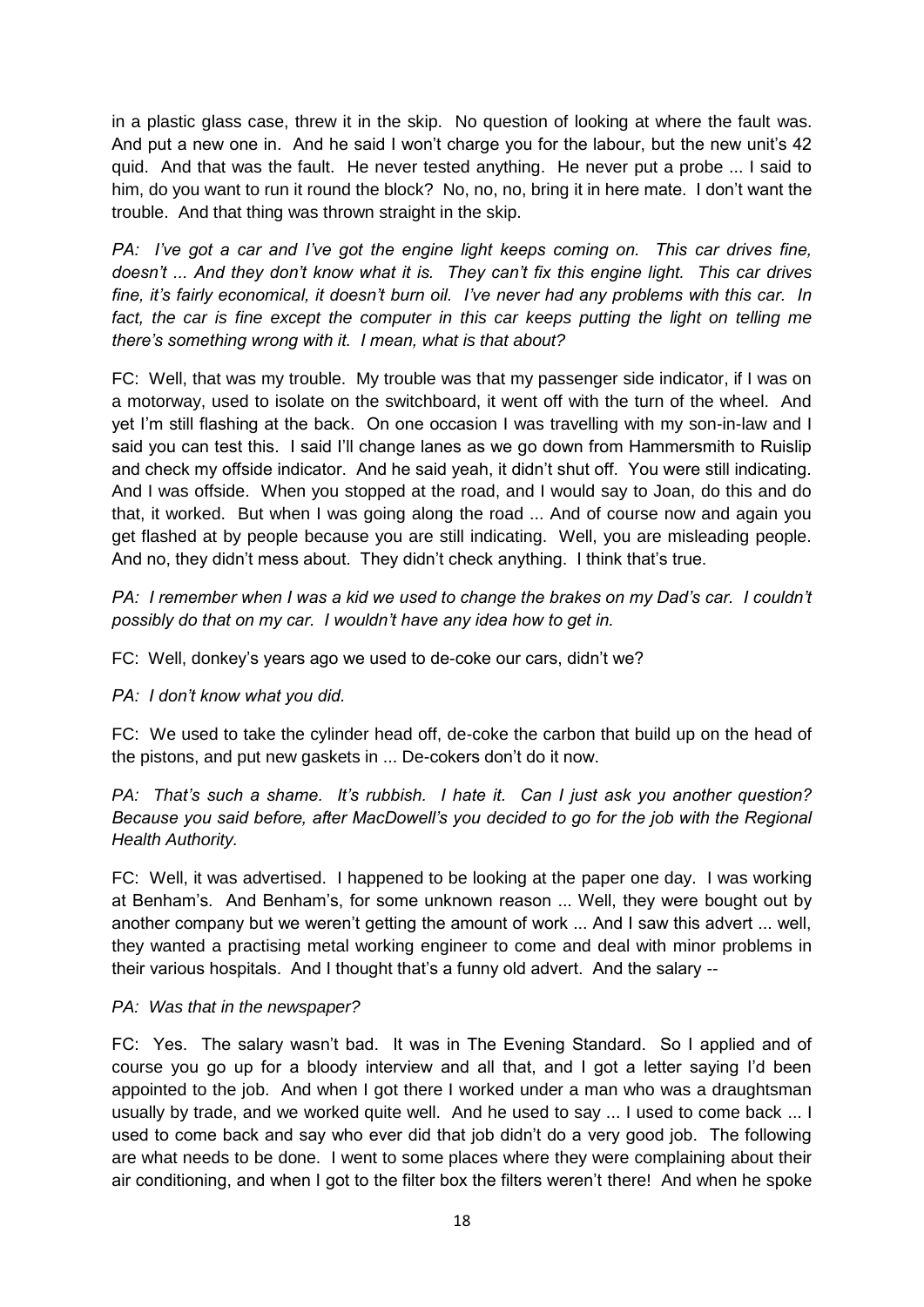to the hospital engineer, he said oh, I found a lot of bits on the floor. He hadn't thought about replacing the filters! I said I'd plan out what filters he wants, he put them on order, I said, and when they come in I said I'll go down and put them in. And this man went on and on and he said oh, we've had a meeting on Monday --

### *PA: Who's had a meeting?*

FC: I don't know. Somebody. He said we decided to re-grade you. And I remember saying to him I hope it's not painful. And he said no, you're gonna get another £700 a year. And I never put foot wrong. And in the end they created a department which was really checking up on sub-contractors that were doing work in various hospitals, and commissioning them and setting them to work. And make sure of the work. And in the end I was in charge of that department and I retired in '89 with a reasonable ... Well, in those years I was earning quite good money so I bought some extra years in me pension. So I retired with quite a good Health Service Pension.

*PA: Do you think you got that position because they were modernising and they saw the need for it, or do you think you got that position because they recognised that they had a good worker who knew what he was talking about and created that position for you?*

FC: Well, no, they must have created the position because they advertised the position. He said when he appointed me that we've advertised this twice before and we've interviewed people and none of them was satisfactory. So he gave me to believe I was. And he said we'd see how I go. And of course, I was granted a car allowance. In the first case I had to put mileage on my own car. Then I was given a car allowance. Then they increased my car allowance. I never put a foot wrong.

### *PA: Really. How long were you there?*

FC: I was there over twenty years.

## *PA: And that was all hospitals in the area--*

FC: That was all the southwest Thames area hospitals. And administrations. And all that. And sometimes you went to a job and they'd employed a local person to sub-contract things, and I don't know what sort of labour they'd employed. But when you saw what they had done, it wasn't a very good craftsman, whatever his trade. And then sort of silly things happened. We built a new ambulance station on the Edgware Road and I had to go there and check that the pumps were doing their duty and check that the air conditioning was doing its duty and doing everything and we also put a petrol station ... It wasn't a petrol station, it was a paraffin station. Most of the ambulances run on paraffin. Put this paraffin station in there. It was quite a development. And after it was open, I got to meet the officer that was in charge of the ambulance station. He wasn't a bad bloke. And I went there and we would go around the corner and have a drink and he said to me, I've had to send that complaint in again. Bloody television set don't work. Well, I said, if that's the only think in your ambulance station that don't work, I said I'm not gonna spend a lot of time worrying about that! So he goes up on the roof and I then called the small firm that had been subcontracted by the electrical sub-contractor, you know who subbed ... To in fact move and adjust the aerial. To their credit, they came in. And it weren't no better. Just couldn't pick up a decent picture. And this ambulance officer was a bit of a card, he was, and he climbed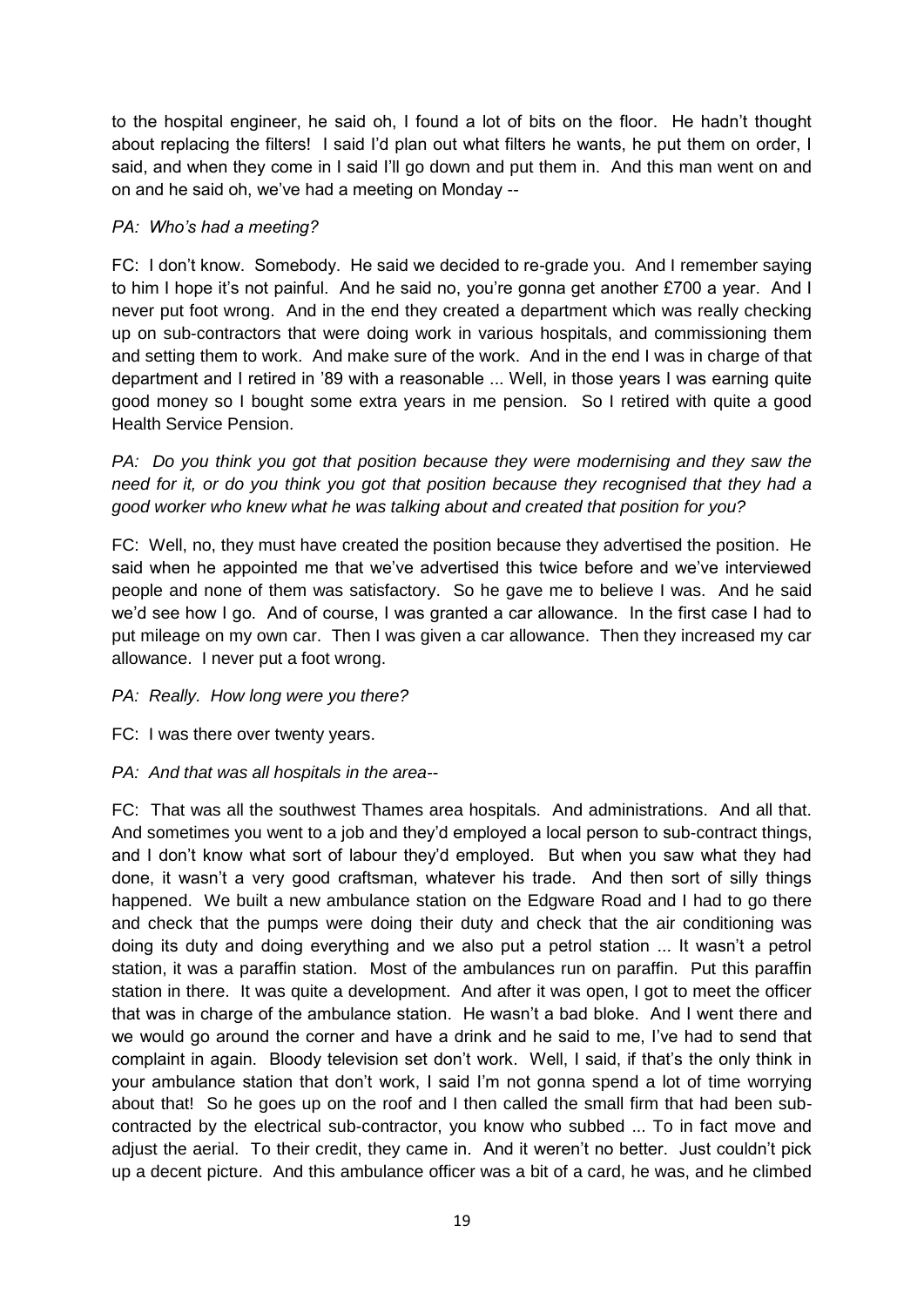down and he said I'm gonna move the wire so that it doesn't lay on top of the glass. I said if that's where the aerial is running, I said the glass won't affect it. If it's running across a metal roof, it might do. So he climbed over this wall and he climbed down and he slipped and he had to grab hold of the aerial. And it came away from the aerial on the roof. And the bloke that was down in the room said that's better! So in the end I said you better get off of there, you're not to be climbing on the bleeding roof! I said we'll all be in trouble if you have an accident. So we come out, we went downstairs, had some cups of tea with these ambulance men. Perfect picture. So of course I said leave that bloody wire alone, I said. And then I had a chap, John Rudd, who was working in my department, and there was a need to go back to the ambulance station so I said to John, don't spend a lot of time on it, but just check, because all they kept writing about was their bleeding television set wasn't working. Just check that their television set was working all right. So anyway he went. He said but I was a bit worried about their television set, he said, because the wire's come all the way away from the aerial and laying on the roof! I said that's how it's been for years. Anyway, I always remember that. And then I got a phone call from the works officer once and he said I'll get you to go out to Burr Heath, that's where --

### *PA: So you had to cover all sorts of stuff?*

FC: He said, they're having trouble with their television set, he says, and I understand you're an expert on television sets! And then on one day I was in the office and I was talking to some of these design engineers and they said to me oh, apparently amongst your qualification is television engineering! And so it got around. I hadn't done anything, the bloody wire came away from the aerial! And when John Robb went there, he said I've got it down in me report, and I said no! Cross it out, John! For crying out loud, don't start that again, I said. I said the wire was disconnected from the aerial on the roof, and it's just laying on that glass roof, is that right? He said yeah. I said well, leave it in. Never heard another word about a television set! That was the only complaint they made. Mind you, they had a lot of other troubles. We had to put a fire alarm system into the petrol station which meant that if in fact the fire alarm went on, the petrol station rolled the shutters.

### *PA: The petrol station in ...*

FC: The ambulance station. Paraffin station, it was more like. All the roller shutters had to come down to shut off the petrol station. That was really the required health and safety, we did all this and we got it all done. And of course, one day the head of the London Fire and Ambulance Service paid a visit to the thing and parked his car and the shutter come down on the roof of his car! So I got a phone call. I said well, he's not supposed to bloody well park his car there, I said. That shutter is supposed to shut! I said I'll go down there and find out why the shutter shut, I said, because it should only go if there's a fire in the adjacent ambulance station. I said so if there was a fire, and when I got down there, there was one of the ambulance men, he didn't think the fire ... there was smoke detectors and heat detectors everywhere in the ambulance station ... He didn't think one was working, so he climbed up a ladder and was sodded about with it and he set it off! And I just said to the officer in charge of the station, I said, I don't want to know. A, he shouldn't have parked his bleeding car under the shutter, and B, your member of staff shouldn't have been sodding about with the bleeding fire alarm system! I said in any case, that fire alarm system is under contract to the suppliers and they're supposed to come here once a year and put it through its pace. So I said what I'm gonna go do, back to the office and do, is just check they're meeting their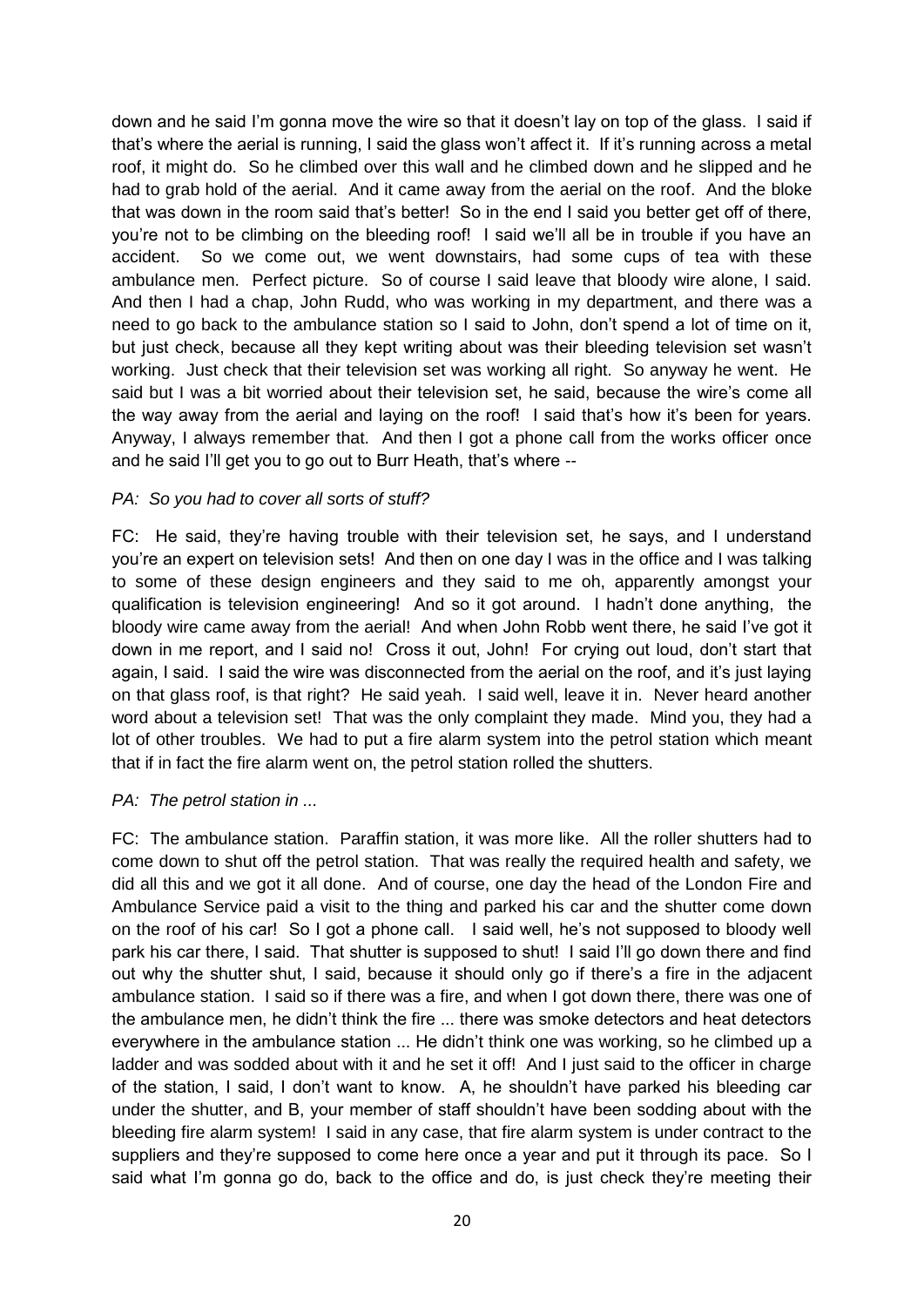contract requirements. But things like that happen and you become a genius! You become a television specialist! Anyway, how are we going because I must move off in a minute.

*PA: It's half past one. No, it's half past twelve, sorry...*

FC: Yeah.

*PA: Yeah, we can stop it there, it's fine.*

FC: Well, if you've got enough.

*PA: What I'd like to do, if it's all right. I need to type this up and I need you to sign a form, actually. But I need to type this up and then I'll send it here and you can read through it. But if I think of other things to ask you, or other stuff, I'll give you a call and then I'll come back.*

FC: Or you can ask it and I'll put it in the post back to you.

*PA: It's all got to go on a sound, that's the only thing.*

FC: I think it's important. I don't know what the answer is, you see. There was a time when the Sheet Metal Workers Union, you know, had something like two hundred and sixty men working on the airport. They weren't all working for British Airways. A lot of them were. They worked for Lufthansa. They worked for Northeast Airlines. They did all that. And in those days British Airways used to service all the aircraft for what's it name ...

*PA: Virgin.*

FC: Eh?

- *PA: Branson's people.*
- FC: No. Oh gosh, what's his name? Bloke that never wears a tie.
- *PA: The Irish guy. The Ryan Air guy.*

FC: Not Ryan Air. I'll think of it in a moment.

*PA: EasyJet?*

FC: The big people that go across the Atlantic.

*PA: Virgin.*

FC: Virgin! Yeah. Well they used to be all serviced by British Air. Well, now you see, none of that's done there. I think our membership over on the airport now, is something like about sixteen or eighteen men --

*PA: No!*

FC: Yes. And most of them are employed in maintaining the air conditioning plants in the terminals. And the offices. Yeah, every time a British Airways or a Viking ... Every time one of those planes has to have anything done to it, it's flown to an airfield in Cardiff.

*PA: In Cardiff? Really?*